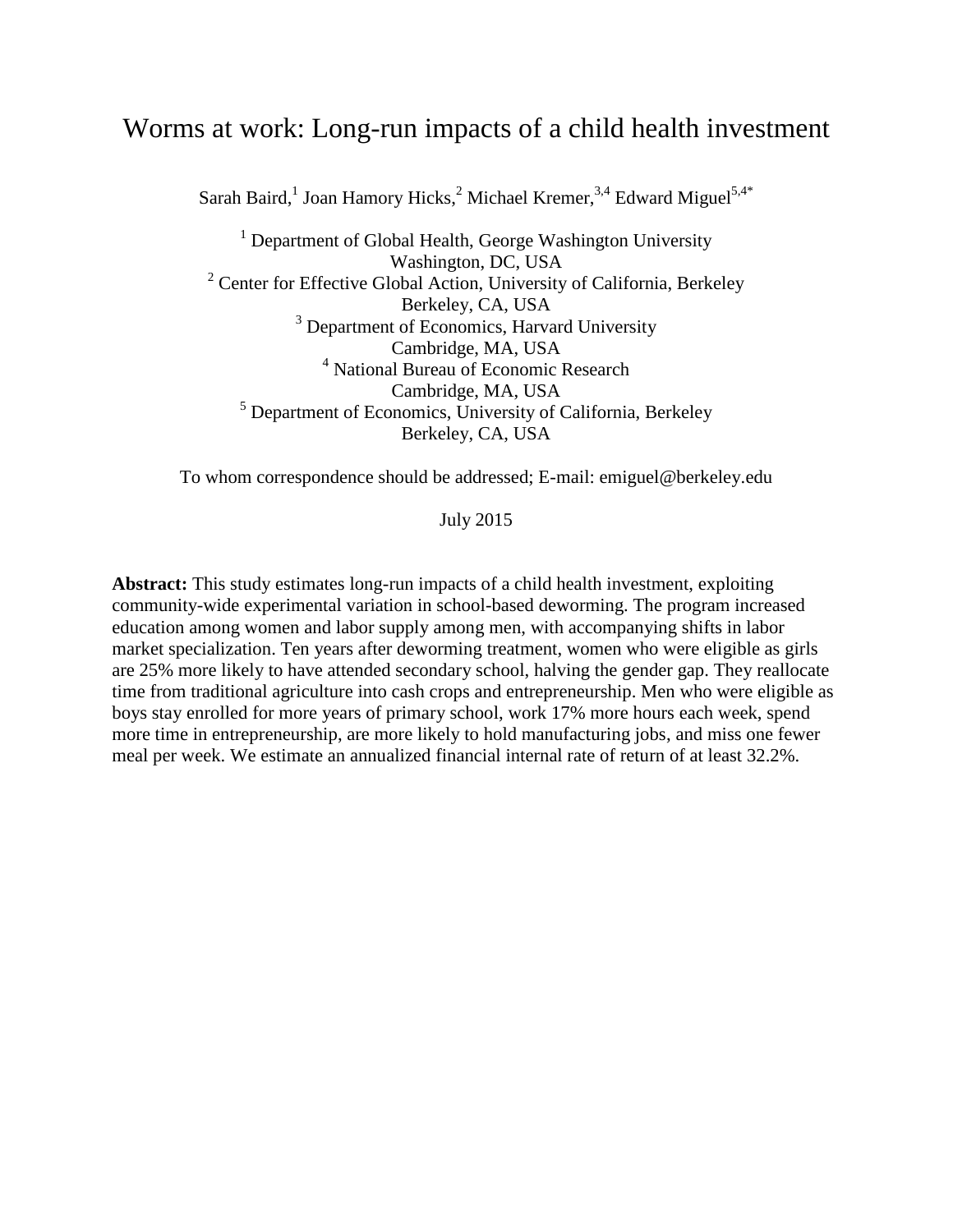# **Introduction**

This paper contributes to the literature on the impact of child health on adult outcomes. Grossman's (*1*) seminal health human capital model interprets health care as an investment that increases future endowments of healthy time. Bleakley (*2*) further develops this theory, arguing that how the additional time is allocated will depend on how health improvements affect relative productivity in education and in labor. Pitt, Rosenzweig, and Hassan (*3*) – hereafter PRH – further note that time allocation will also depend on how the labor market values increased human capital and improved raw labor capacity, and that this in turn may vary with gender. They present evidence consistent with a model in which exogenous health gains in low-income economies tend to reinforce men's comparative advantage in occupations requiring raw labor, while leading women to obtain more education and move into more skill-intensive occupations.

We examine the case of intestinal worms, which globally affect approximately two billion people according to the World Health Organization (*4*). Worms (helminths) are spread when infected individuals deposit fecal matter containing eggs in the local environment. Intense infections lead to lethargy, anemia, and growth stunting (*5-8*) and may also weaken the immunological response to other infections (*9, 10*). Chronic parasitic infections in childhood may lead to inflammation and elevated cortisol that produce adverse health consequences later in life (*11*), as well as increased maternal morbidity, low birth weight, and miscarriage (*12, 13*).

Because treatment is safe and very cheap, but diagnosis is expensive, the WHO recommends periodic mass school-based deworming in high-prevalence areas (*14*). Several other bodies also highlight deworming as a cost-effective investment (*15-18*). In contrast, a recent Cochrane review argues that while treatment of those known to be infected is warranted, there is insufficient evidence to justify mass deworming (*19*). One limitation of the review is that it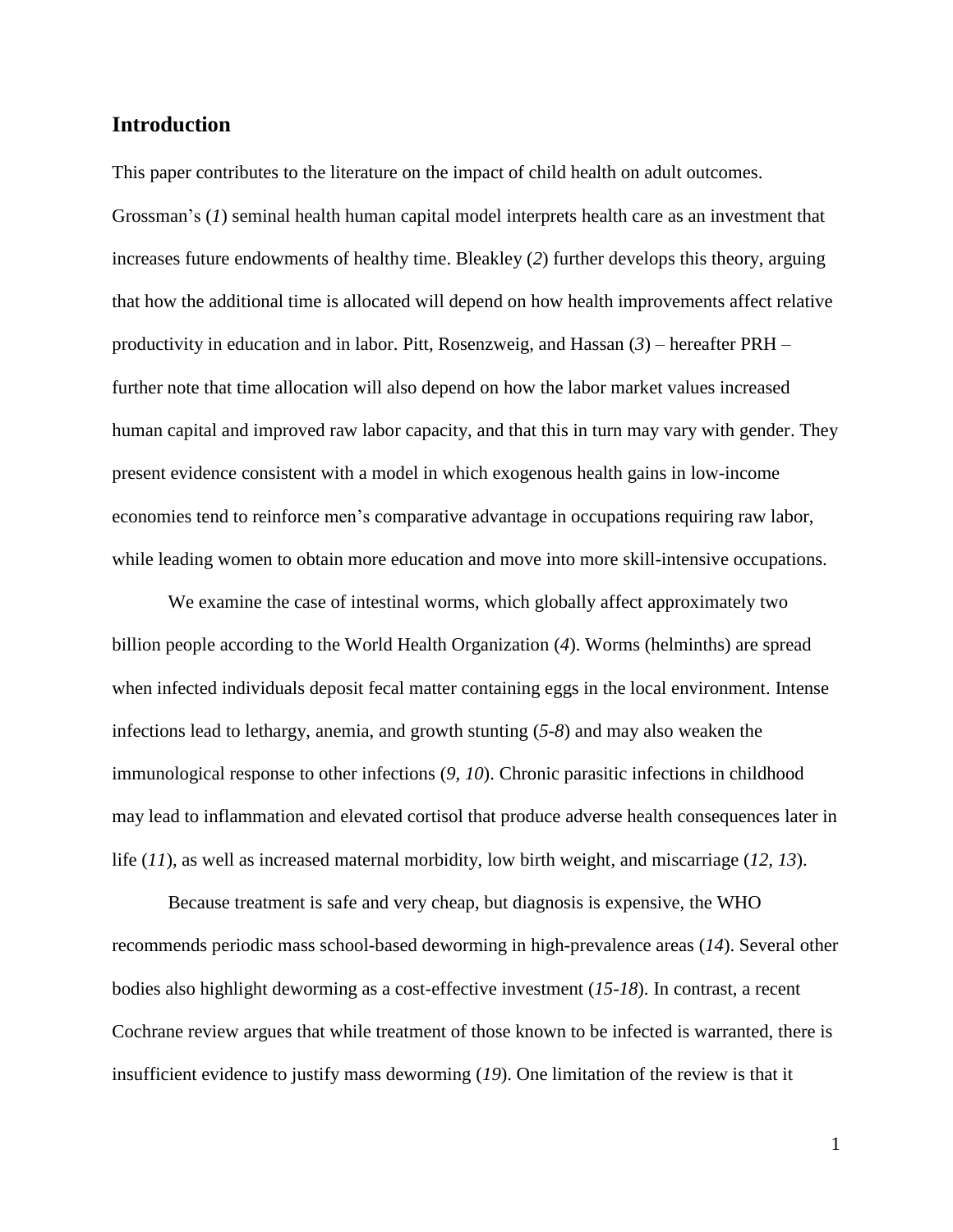focuses on studies which randomize treatment at the individual level and thus underestimates the total impact of treatment in the presence of epidemiological spillovers. Moreover, with the exception of a precursor study to the present study which found deworming increased school participation (*20*), none of the studies they cite examine a comprehensive measure of school participation incorporating both absence and dropout data based on direct observations, and none examine economic outcomes. Bleakley (*21*) estimates the community-wide impact of deworming in the early  $20<sup>th</sup>$  century U.S. South using quasi-experimental difference-in-difference methods, finding it improved literacy and raised adult income by 17%. Extrapolating to the higher infection rates in tropical Africa, he estimates deworming could boost income there by 24% (*2*).

The present paper exploits community-wide experimental variation in a deworming program for children in Kenyan primary schools, combined with a longitudinal data set tracking these children into adulthood, to causally identify the effect of improved child health on later life outcomes. At the time of treatment, program participants had already passed the age window considered most critical for early childhood development, suggesting that the time endowment and time allocation effects emphasized in (*1-3*) may be the most relevant channels of impact. Indeed a survey conducted 1-2 years after treatment found no cognitive gains. However, consistent with (*1*), treatment of primary school children led to large gains in school participation, reducing absenteeism by one quarter (*20*). There was also evidence for epidemiological externalities: untreated children in treatment schools as well as those living near treatment schools had lower worm infection rates and higher school participation (*20, 22*), and children less than one-year old in treated communities showed cognitive gains in later tests (*23*). In the current analysis, we examine health, education, and labor market outcomes a decade later, at which point most subjects were young adults 19 to 26 years of age.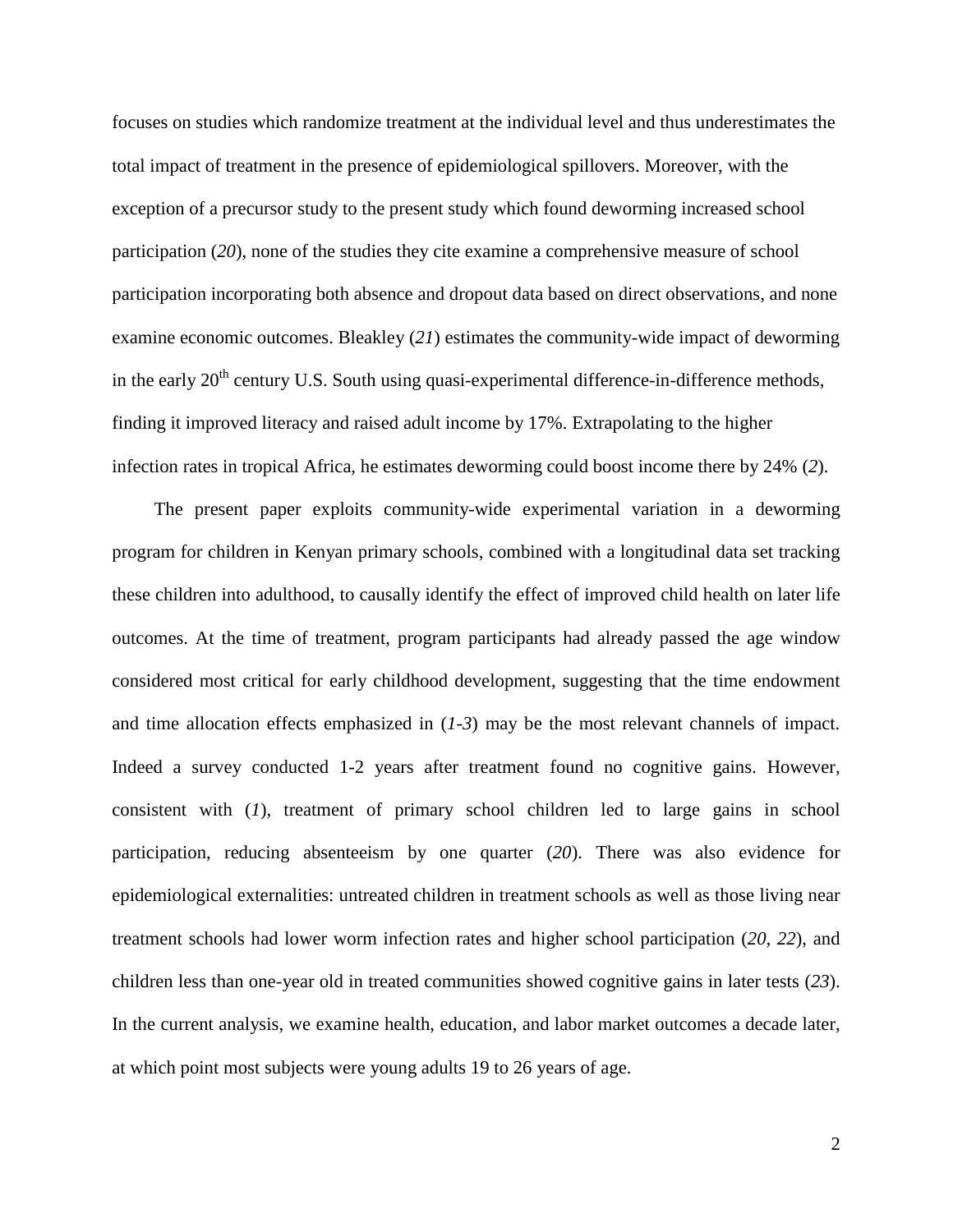# **Data and Methods**

#### **The Primary School Deworming Project (PSDP)**

The PSDP took place in Busia district, a densely-settled farming region in western Kenya adjacent to Lake Victoria that is somewhat poorer than the national average. Outside labor market opportunities for children are meager, and boys and girls both typically attend primary school, with dropout rates rising in grades 7 and 8 (the final two years of primary school). Primary school completion, when children in the study area are typically between 15 to 18 years of age, is a key time of labor market transition. Secondary education in Kenya, like tertiary education in the U.S., depends on exam performance, requires a substantial financial outlay, and often involves moving away from home. In our data, just over half of control group males and just under one third of females continue to secondary school. Occupational and family roles differ markedly by gender, with certain occupations, such as fishing, driving bicycle taxis, and manufacturing, overwhelmingly male, and others, such as small-scale market trading and domestic service, largely female. The model in (*3*) suggests that labor market opportunities will affect the gender-specific educational and labor market response to health investments.

In 1998 the non-governmental organization (NGO) International Child Support (ICS) launched the PSDP in two divisions of the district, in 75 primary schools with a total of 32,565 pupils. Parasitological surveys indicated that baseline helminth infection rates were over 90%. Using modified WHO infection thresholds, over one third of the sample had moderate to heavy infections with at least one helminth (*24*), a high but not atypical rate in African settings (*25, 26*).

The schools were experimentally divided into three groups (Groups 1, 2, and 3) of 25 schools each: the schools were first stratified by administrative sub-unit (zone), zones were listed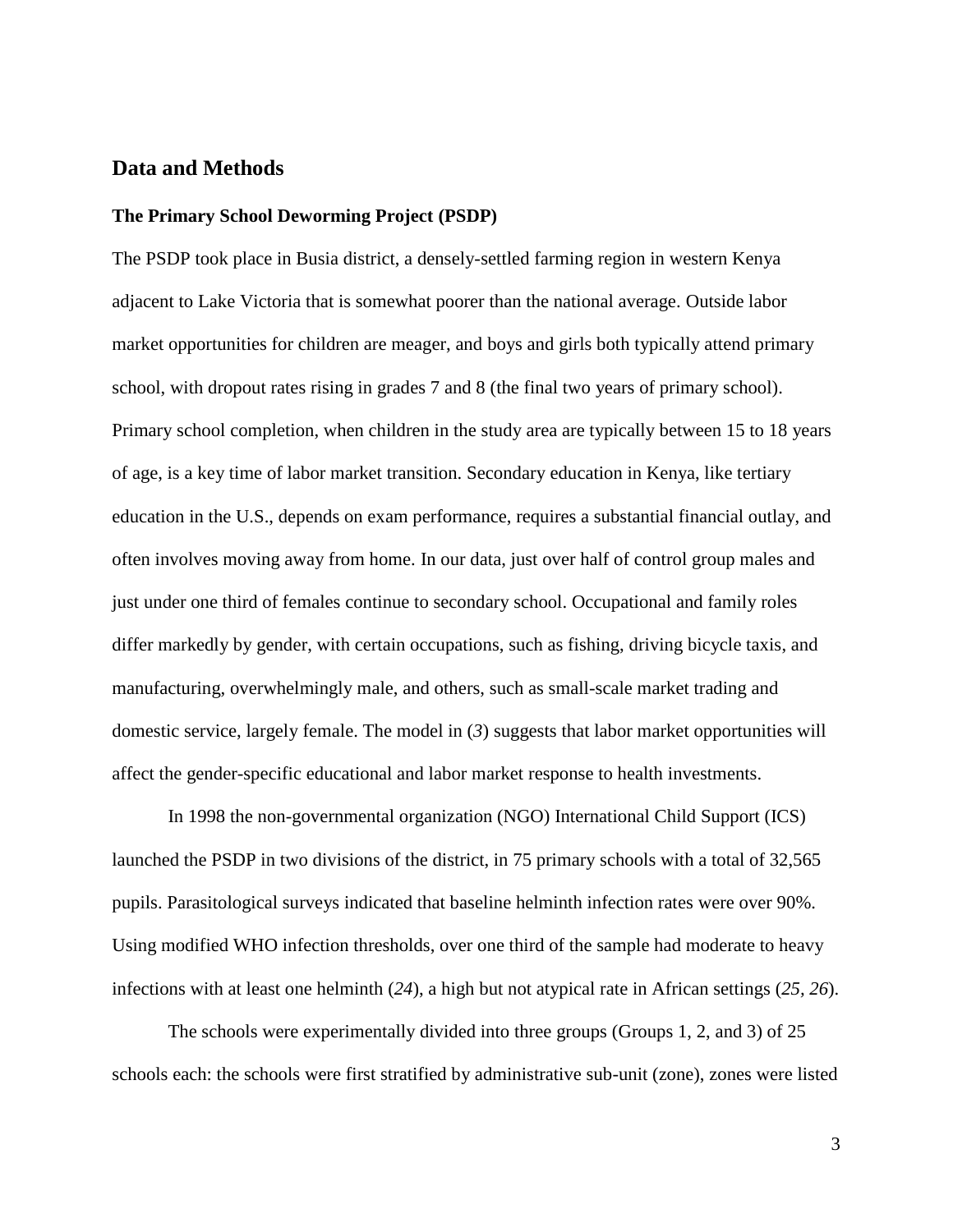alphabetically within each geographic division, and schools were then listed in order of pupil enrollment within each zone, with every third school assigned to a given program group. Due to the NGO's administrative and financial constraints, the schools were phased into deworming treatment during 1998-2001: Group 1 schools began receiving free deworming and health education in 1998, Group 2 schools in 1999, and Group 3 in 2001. Children in Group 1 and 2 schools were thus assigned 2.41 more years of deworming than Group 3 children on average (Table S2), and these early beneficiaries are the treatment group in the analysis. Take-up rates were approximately 75% in the treatment group and 5% in the control group (*20*). In 2001, the NGO required cost-sharing contributions from parents in a randomly selected half of the Group 1 and Group 2 schools, substantially reducing take-up, and in 2002-2003 it provided free deworming in all schools (*27*). Section A of the Supplement contains a detailed description of the experimental design, provides further information on the sample (Figure S1), and shows that the three groups were well-balanced along baseline characteristics (Table S1).

### **Kenya Life Panel Survey (KLPS) Data**

The Kenyan Life Panel Survey (KLPS-2) was collected during 2007-2009, and tracked a representative sample of approximately 7,500 respondents who were enrolled in grades 2-7 in the PSDP schools at baseline. Survey enumerators traveled throughout Kenya and Uganda to interview those who had moved out of local areas. The effective survey tracking rate in KLPS-2 is 82.7% (Table S2), and 84% among those still alive (see Supplement Sections A.l and C.1 for detail on survey methodology, tracking rates, and attrition). These are high for any age group over a decade, and especially for a mobile group of adolescents and young adults. Tracking rates are nearly identical and not significantly different in the treatment and control groups.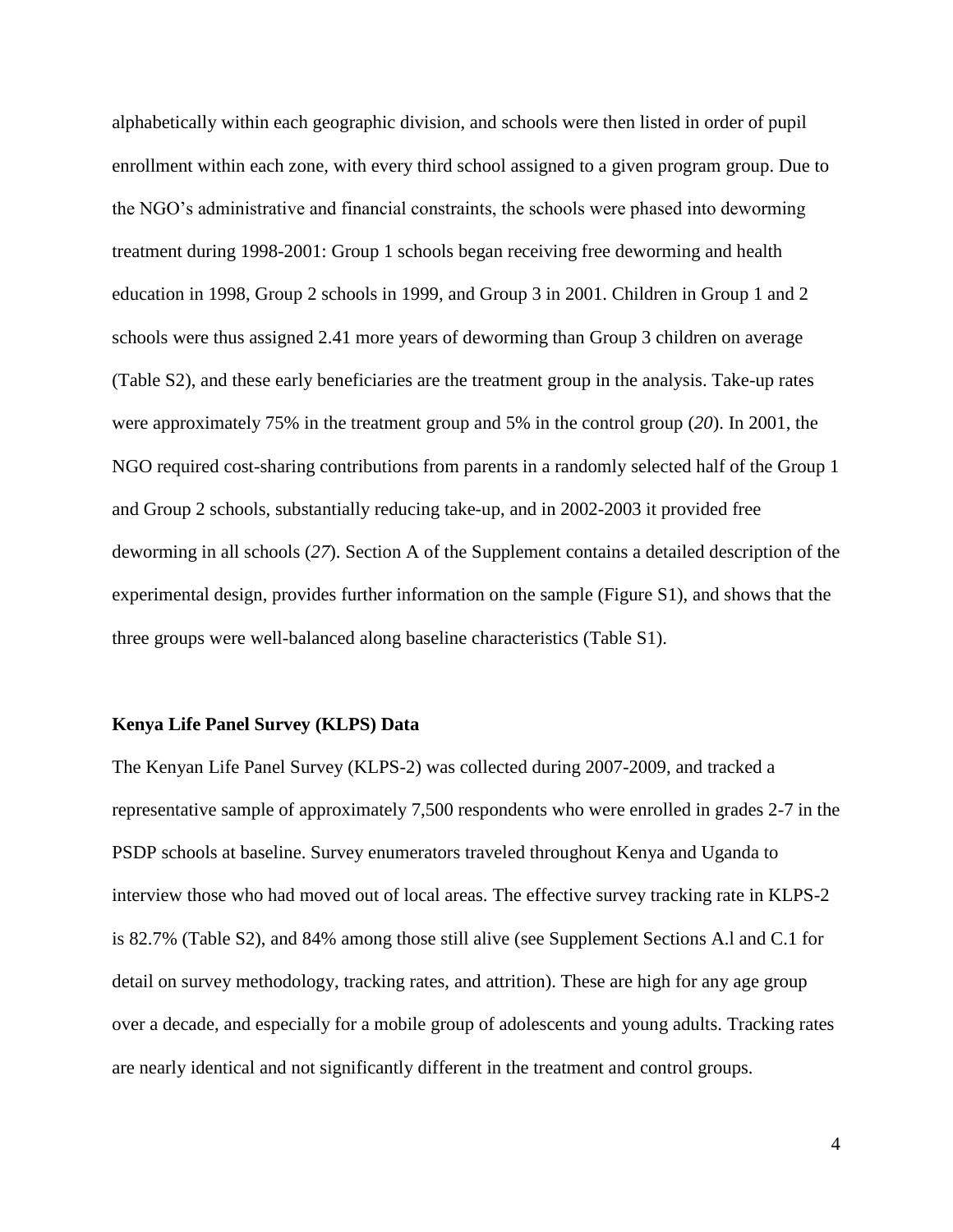## **Methods**

The econometric approach relies on the PSDP's prospective experimental design, namely, that the program exogenously provided individuals in treatment (Group 1 and 2) schools two to three additional years of deworming treatment. We focus on intention-to-treat estimates, since compliance rates are high, and previous research showed that untreated individuals within treatment communities experienced gains (*20*), complicating estimation of treatment effects on the treated within schools. The dependent variable is an outcome  $Y_{ij}$ , for individual *i* from school , as measured in the KLPS-2 survey:

$$
Y_{ij} = \alpha + \lambda_1 T_j + \lambda_2 P_j + X'_{ij,0} \beta + \varepsilon_{ij}
$$
 (1)

The outcome is a function of the assigned deworming program treatment status of the individual's primary school  $(T_j)$ ; the treatment saturation proportion among neighboring schools during the original treatment phase of the PSDP  $(P_j)$ ; a vector  $X_{ij,0}$  of baseline individual and school controls (described in Supplement Section A); and a disturbance term  $\varepsilon_{ij}$ , which is clustered at the school level. Estimates are weighted to make the results representative of the full PSDP sample, taking into account both the sampling for KLPS and the tracking strategy.

The first coefficient of interest is  $\lambda_1$ , which captures gains accruing to individuals in treatment schools relative to control; since deworming was assigned by school rather than at the individual level, some of the gains in treatment schools are likely due to within-school externalities. The second coefficient of interest is  $\lambda_2$ , which captures the spillover effects of treatment saturation for nearby schools, following (*20*). As explained further in that paper, since reinfection rates are very high in the area, the magnitude of externality effects may be either larger or smaller than the effect of own-school treatment. We analyzed other specifications,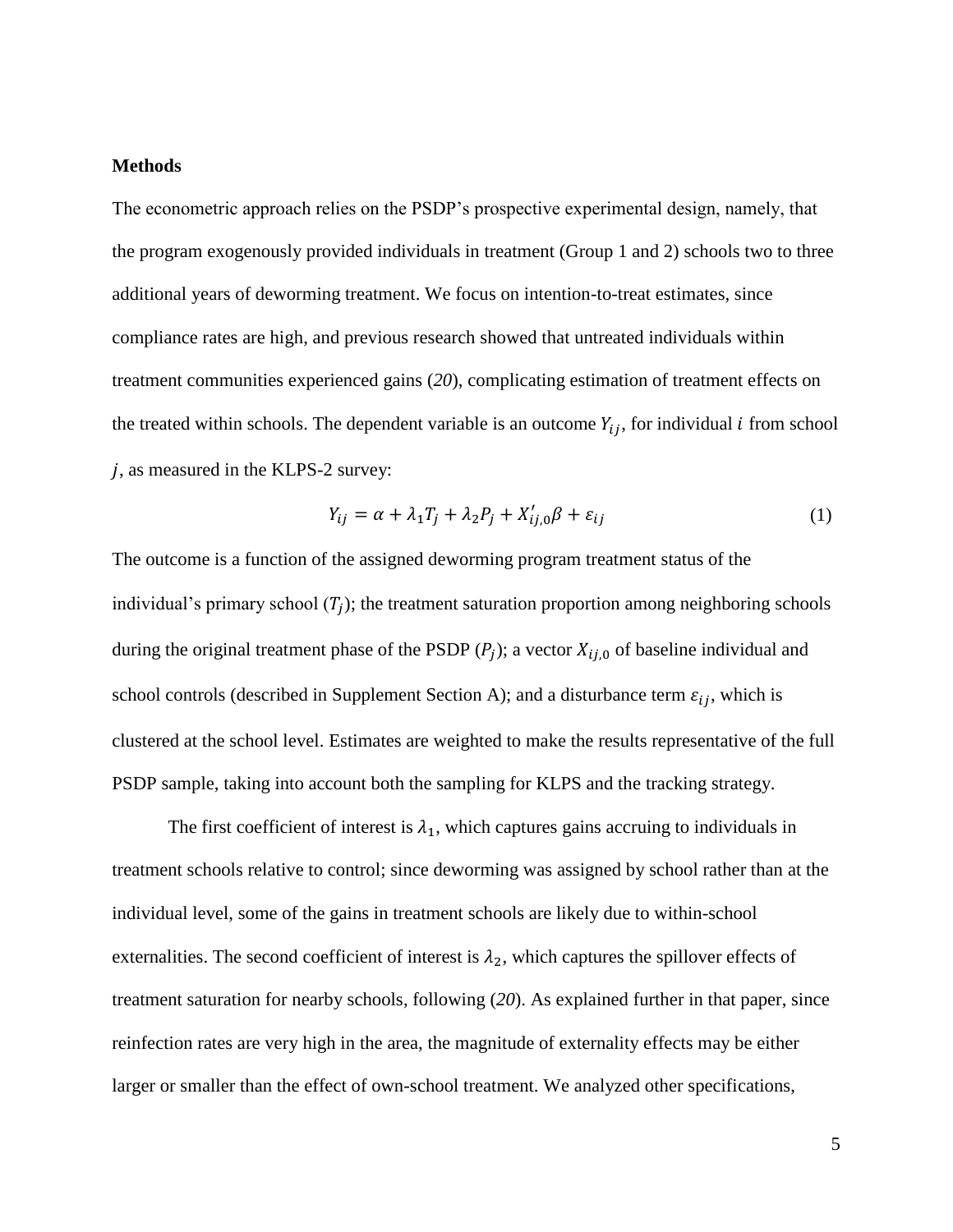including interactions between treatment and local saturation, and non-linearities in saturation (Supplement Section B), but cannot reject that  $T_i$  and  $P_i$  are additively separable.

# **Results**

After briefly discussing long-run health effects, we present impacts on education, labor outcomes and living standards, by gender. Results are broadly consistent with the PRH (*3*) model.

## **Long-run health impacts**

While treatment dramatically reduced moderate-heavy infections in the short-run (Table 1, row 1), adult helminth lifespans are typically between one and four years (*28*), so the direct effects of treatment will no longer be present a decade later in the data used in this analysis. Any long-run effects would instead be due to effects on other diseases through an immunological channel, or to the effects of changes in schooling or labor outcomes. There are no long-term effects on physical growth or body mass index. However, there is some evidence of persistent health gains in terms of self-reported health and reduced miscarriage. Respondent reports that their health was "very good" rose by 4.0 percentage points (SE 1.8,  $P < 0.05$ ), on a base of 67.3% in the control group. We cannot reject equal effects for both genders, but gains are slightly larger for women. Deworming reduced miscarriage rates among treatment group females by 2.8 percentage points  $(SE\ 1.3, P < 0.05)$  on a base of 3.9 percent in a probit analysis (where each pregnancy is the unit of observation). The lack of miscarriage impact among the partners of men in the treatment group suggests a health, rather than a living standards, channel for these impacts.

## **Education impacts**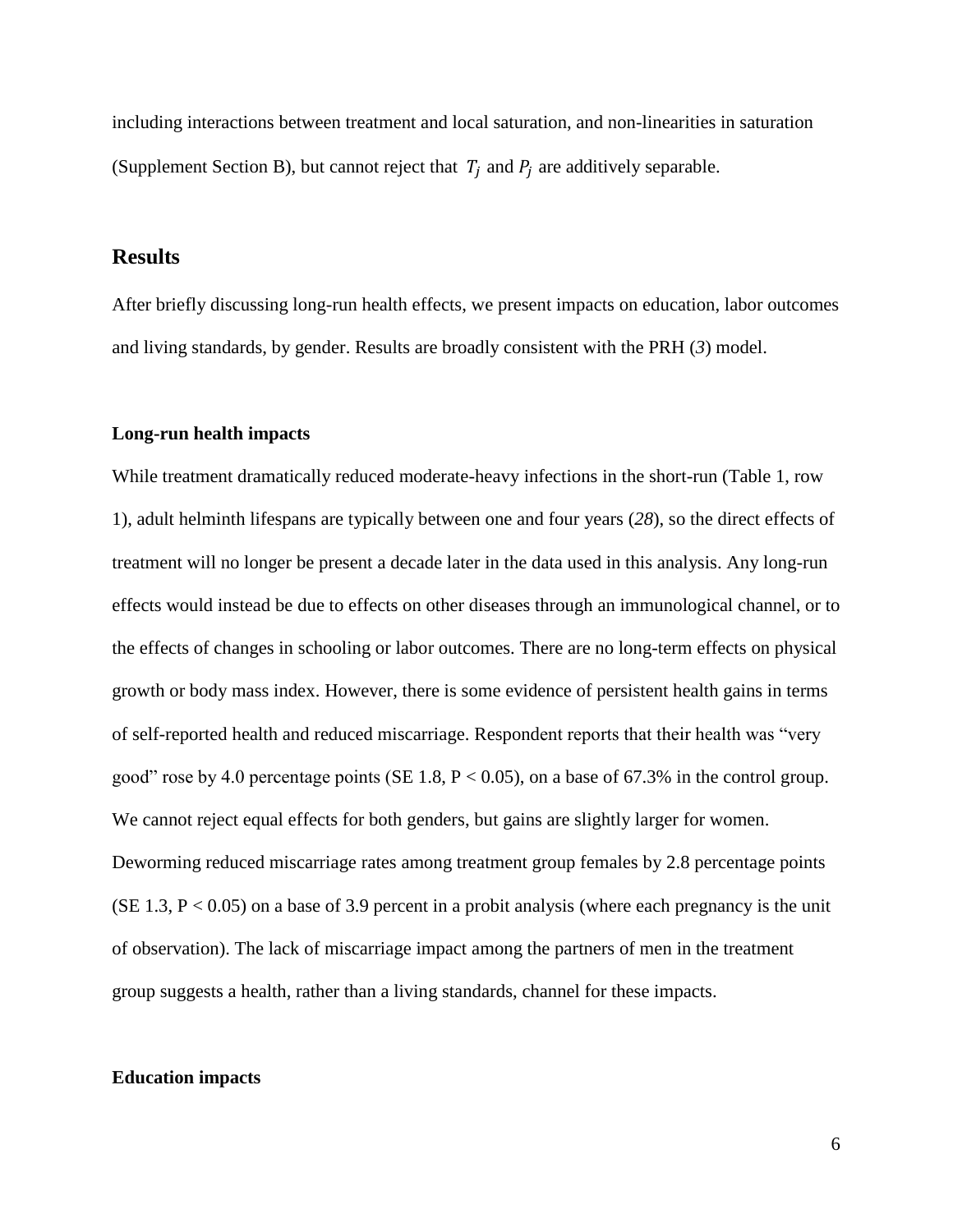The medium-run follow up (*20*) found increased primary school participation among both boys and girls, consistent with the idea that health investment increased the endowment of healthy time (*1*), and that for children, this increased time went into greater schooling rather than more time working. The long-run follow up data show that treatment continued to boost boys' primary school enrollment, but that average academic performance did not improve, with high rates of grade repetition and no significant differences between the treatment and control groups in rates of passing the secondary school exam or enrolling in secondary school (Table 2). (We do not have data on whether increased primary-school enrollment improved non-cognitive skills, a possible channel for labor market impacts (*29*)). Recall that in the models in (*2*) and (*3*), deworming would not increase secondary schooling if attractive work opportunities emerged around the time of primary school completion (roughly ages 15 to 18) and if health investments raised the marginal return to work as much as the discounted return to secondary schooling.

In contrast, deworming leads to marked academic gains for girls, increasing the rate at which girls passed the secondary school entrance exam by 9.6 percentage points ( $P < 0.05$ ) on a base of 41%. This increase of roughly 25% reduces the existing gender gap in exam performance by half. Consistent with the model in (*3*), in which positive health shocks disproportionately induce women to allocate increased time to human capital acquisition, treatment also halved the gender gap in secondary school entry, increasing girls' secondary school enrollment by 0.325 years, or over one third (Table S3), and increasing overall years of school enrollment for women by  $0.354$  years (SE 0.179, P < 0.05) (Table 2).

### **Impact on labor hours and occupation**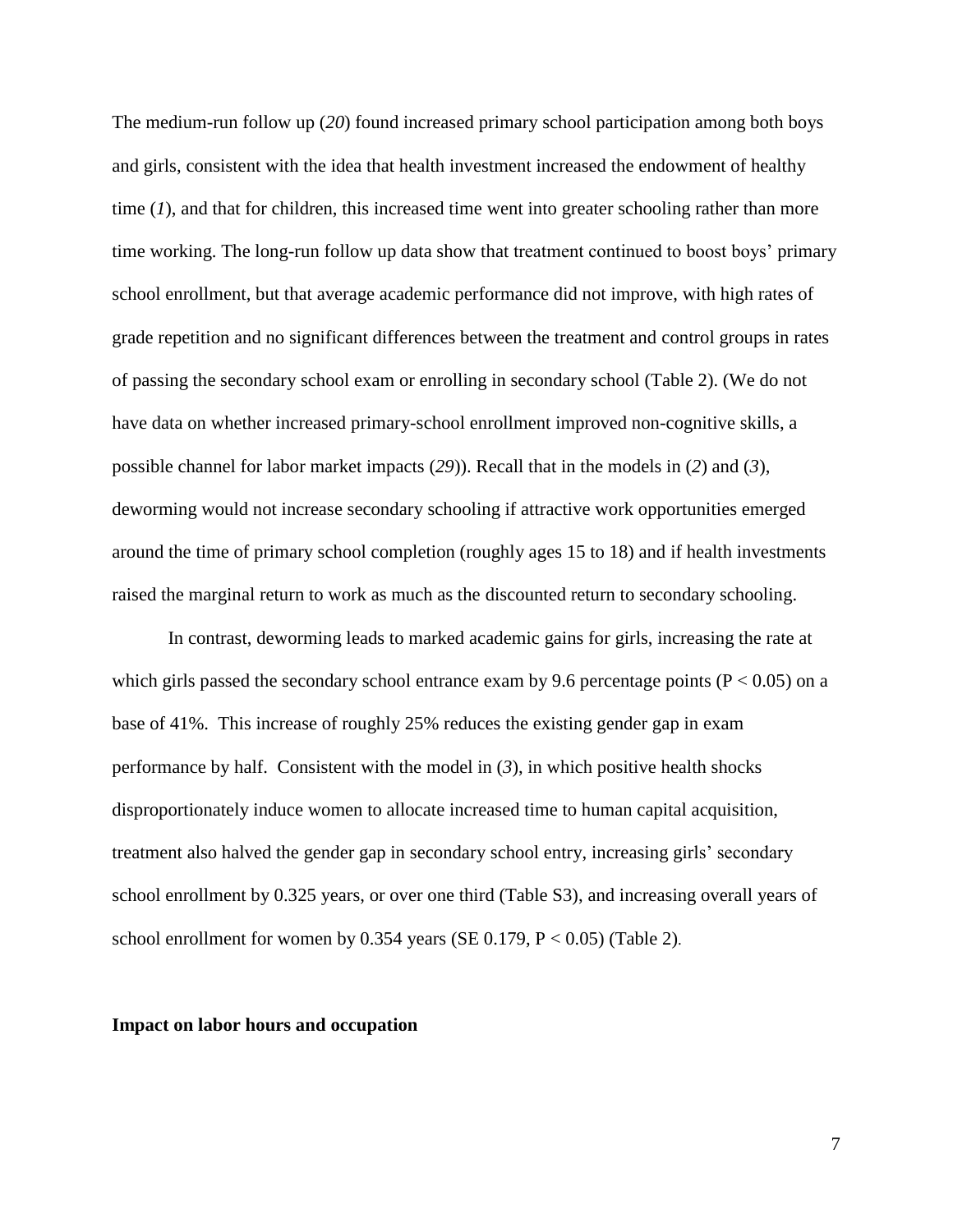Average weekly hours worked in the control group are quite low, at 20.3 for men and 16.3 for women (although many women in our sample are engaged in home production or child-rearing activities, and time spent on these activities was not systematically collected in KLPS-2). Among men, deworming increased time spent working by 17%, or 3.49 hours per week (SE 1.42,  $P \lt \theta$ ) 0.05, Table 3, Panel A). In contrast, estimated effects on non-household work hours among women are small. It is worth noting that three quarters of both the treatment and control groups are no longer in school by the time of the survey (Table 2). In this subpopulation, treated women worked 2.14 more hours per week, and although we cannot reject the hypothesis of no effect for women, we also cannot reject the hypothesis of equal treatment effects by gender.

Deworming changes how work hours are allocated across sectors and occupations, with important distinctions by gender (Table 3, Panel B). Taking the genders together, hours in nonagricultural self-employment increase by  $45\%$  (P $< 0.01$ ), with no statistically significant changes in hours worked in agriculture or wage employment.

Breaking results down by gender, women increase time in non-agricultural selfemployment ("entrepreneurship") by 1.86 hours (SE 0.81,  $P < 0.05$ ) on a base of 2.7 hours, nearly 70%, and reduce hours worked in agriculture by 1.27 hours (SE 0.56,  $P < 0.05$ ). This shift from agricultural work to entrepreneurship could potentially be interpreted as consistent with PRH (3), although the evidence on this issue is not dispositive. 77% of self-employed women work in retail, which seems less physically-intensive than agriculture, and there is evidence that retail profits are tied to math skills (*30*). However, there is no significant difference in education levels between women in agricultural employment and those in entrepreneurship in our data.

Point estimates suggest that deworming leads men to increase total work hours (Table 3, Panel B), and we cannot reject the hypothesis of equal percentage increases across sectors.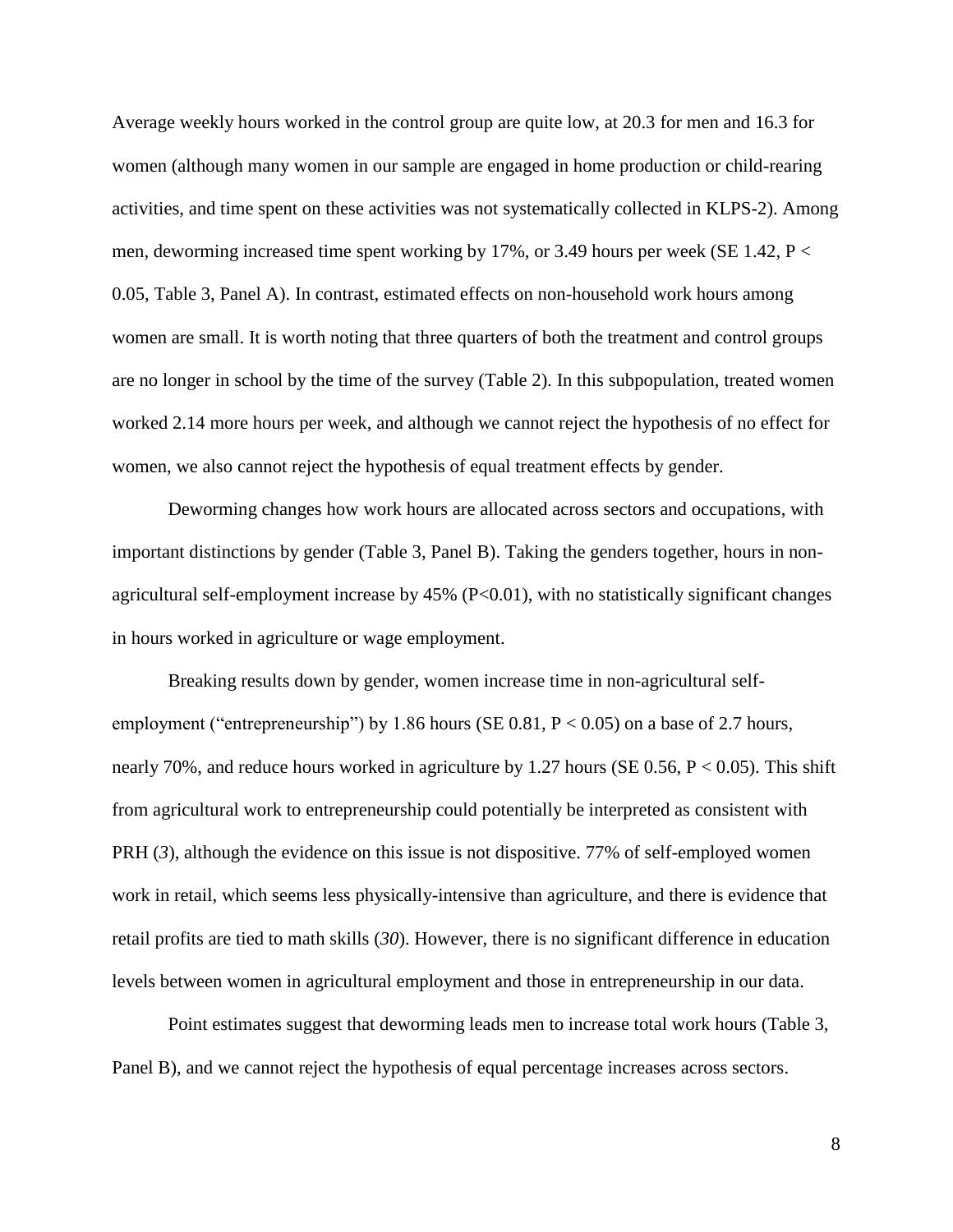Deworming treatment also leads to shifts in occupational choice (Table 3, Panel C). Treatment respondents are three times more likely to work in manufacturing (coefficient 0.0110,  $P < 0.05$ ) from a low base of 0.0049. On the flip side, casual labor – which typically does not require regular work hours – falls significantly ( $P < 0.05$ ). Manufacturing jobs require more hours per week than other occupations: they average 53 hours per week, compared to 42 hours for all wage earning jobs, 34 hours for self-employment and 11 hours for agriculture. Workers in manufacturing tend to miss relatively few work days due to poor health, at just 1.1 days in the last month (in the control group), compared to 1.5 days among all wage earners. Manufacturing jobs are highly paid, with average earnings almost double those in casual labor (Table S17).

Deworming led to an increase in cash crop cultivation for the sample as a whole (Table 3, Panel C), with a gain of 1.04 percentage points ( $P < 0.05$ ) on a low base of 0.45 percent.

Estimates of occupational effects by gender are less precise, but there are significant increases in manufacturing among men and in growing cash crops among women. The particularly large effect of deworming on physically-demanding and well-paid manufacturing employment among men is consistent with the PRH model. There is suggestive evidence of a shift into high work hour occupations for men but not women (see Supplement Section C.4).

The increase in secondary education, entrepreneurship, and cash crop cultivation among women may reflect a desire to engage in higher productivity activities within existing family and social constraints, which may complicate moves into manufacturing or other lucrative maledominated jobs. More speculatively, these may pay off in the form of higher future earnings, even if not yet apparent in our data.

#### **Impact on living standards**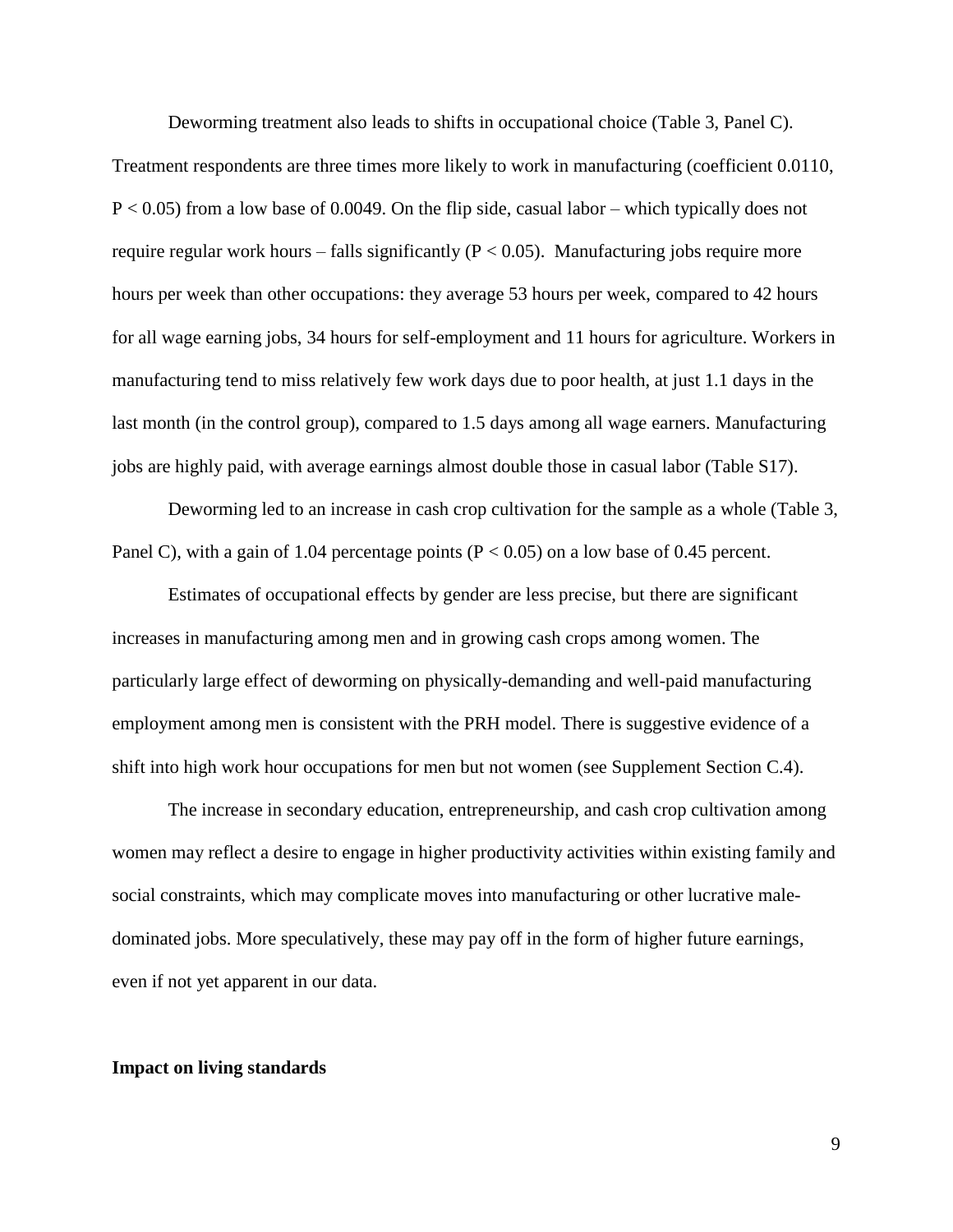Living standards can be assessed using data on either consumption or earnings. We do not have data on overall consumption, but do have data on the number of meals consumed. Treatment respondents eat 0.095 more meals per day (SE 0.029, P < 0.01, Table 4, Panel A). The increase in meals eaten is larger for men, at  $0.125$  meals/day ( $P < 0.01$ ) than for women (0.051 meals), implying that treatment males miss just under one fewer meal each week than control males.

Total earnings are the sum of earnings in wage labor, in non-agricultural selfemployment, and in agriculture, each weighted by the proportions working in each sector. In principle, the proportions in each sector could differ by treatment group, but there are no significant differences by treatment status (see Supplement Table S5, odd numbered columns). We consider each source of income below.

Those working in wage employment likely have the best measured data. The distribution of log wage earnings is shifted to right for both men (Figure 1, Panel C) and women (Panel D) in the treatment group relative to control. Log earnings (Table 4, Panel B) are 26.9 log points (SE 8.5,  $P < 0.01$ ) greater. The estimated differences in earnings are larger than those of hours, consistent with the hypotheses that treatment leads men to shift into jobs that require more work hours and that pay better. Log wages computed as earnings per hour worked (among those who work at least 10 hours per week) are 19.7 log points (SE 10.2,  $P < 0.10$ ) greater in the treatment group. Wage earnings differences between treatment and control are also positive among the larger number of respondents who had ever earned wages since 2007, with an average difference of 22.5 log points ( $P < 0.01$ ) during the most recent earnings period.

The data on self-employment profits are likely measured with more noise. In the full sample, monthly profits are 22% larger in the treatment group, but the difference is not significant (Table 4, Panel C), in part due to large standard errors created by a few male outliers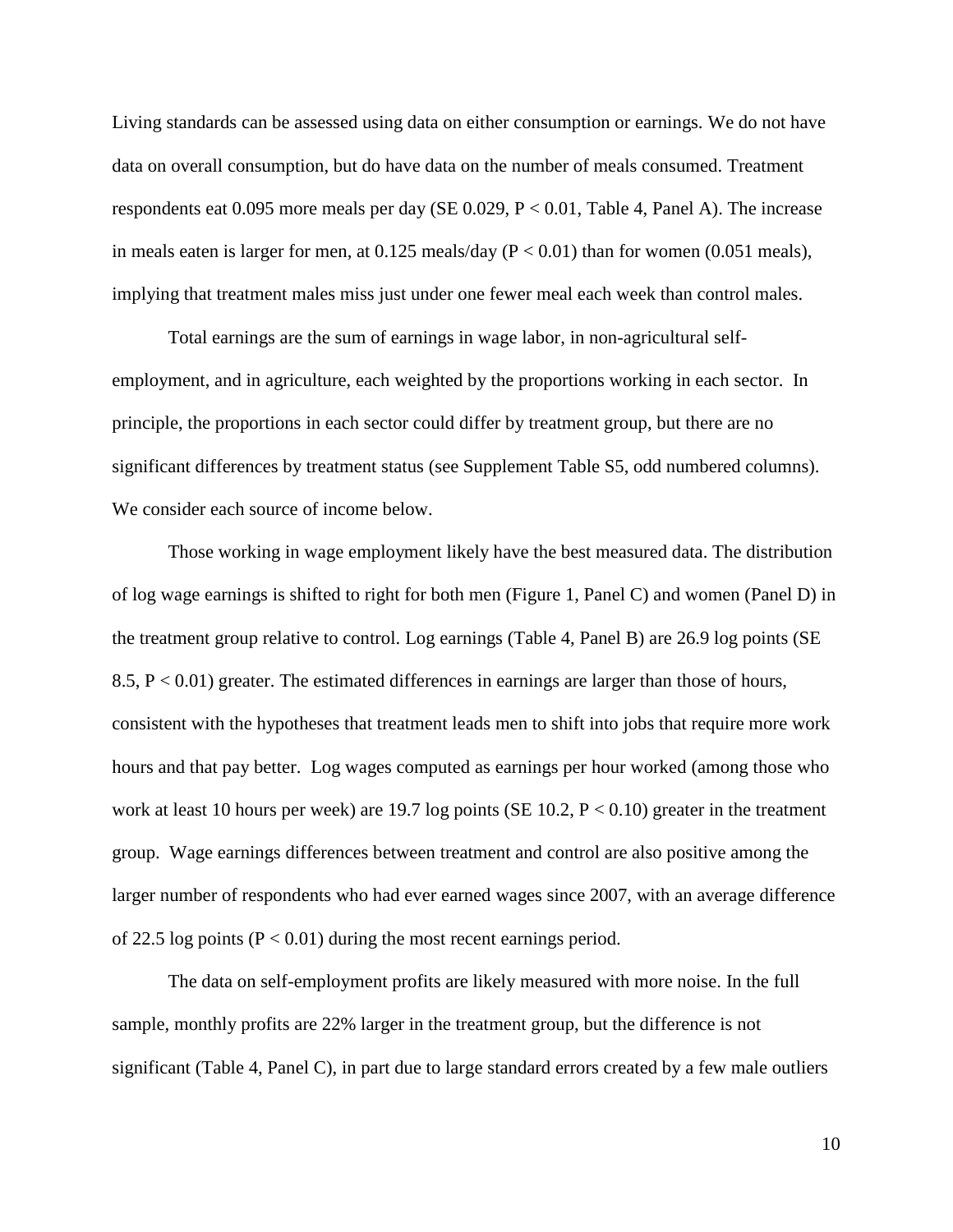reporting extremely high profits. In a version of the profit data that trims the top 5% of observations, the difference is  $28\%$  (P < 0.10).

With no changes in the proportion of respondents in different sectors, estimated increases in earnings of more than 20% among wage earners, and similar (if less precisely estimated) increases in profits among the non-agriculturally self-employed, treatment will have increased overall earnings unless agricultural earnings declined. Unfortunately, we lack sufficient data on agricultural earnings to perform a direct test. However, several patterns suggest that it is unlikely agricultural earnings declined, and highly unlikely that they declined sufficiently to outweigh the gains observed in other sectors. Recall that cash crop cultivation increased, and that hours worked in agriculture did not change. Most importantly, if agricultural productivity had declined, one might expect that food consumption among those working in agriculture would decline, but there is in fact an increase of 0.065 meals (SE 0.033) in this group. There is no evidence that the quality of agricultural labor was lower in the treatment group (Supplement Section C.5).

In general, while weighted earnings by sector can always be summed to generate total earnings, the treatment versus control differences within particular sectors reflect a combination of treatment and selection effects. There are significantly different patterns of selection into wage employment and non-agricultural self-employment by treatment status (Table S5). However, the similar rates at which treatment and control individuals work as wage laborers and the similar selection patterns along observable dimensions (Tables S5, S14-S15) suggest that the wage differences might plausibly be interpreted as primarily due to treatment effects.

While statistical power is limited, we do not find strong evidence of heterogeneous treatment effects on education, labor market or living standards outcomes by baseline school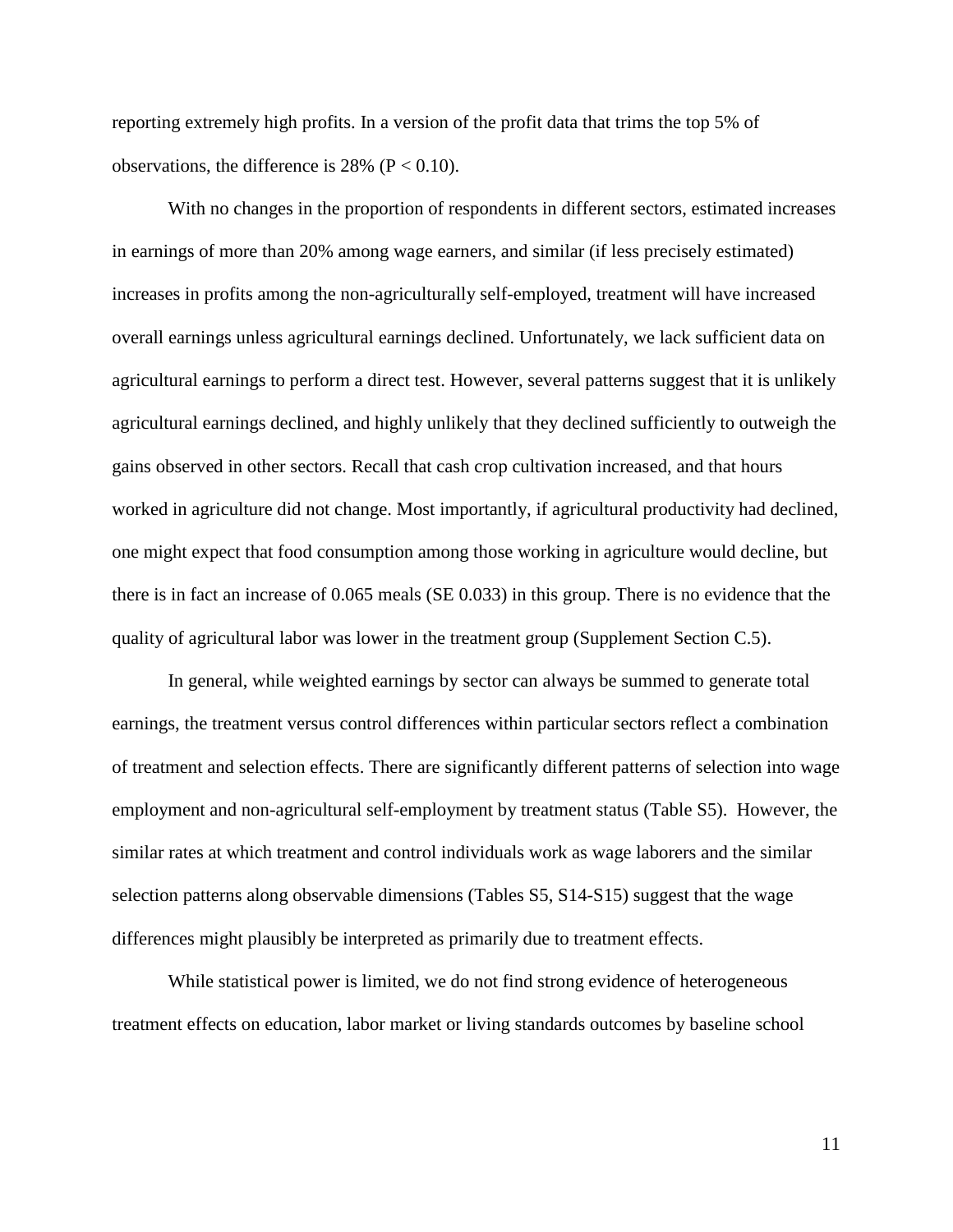grade, local treatment saturation, or the presence of schistosomiasis (as proxied for by distance to Lake Victoria, see Supplement Section C.4 and Tables S6-S13).

## **Accounting for multiple inference**

To assess robustness, we next account for multiple inference, and then examine two additional sources of variation in exposure to deworming. Supplementary Tables S18-S21 present the false discovery rate adjusted q-values (analogues to the standard P-value) that limit the expected proportion of rejections within a set of hypotheses that are Type I errors (*31, 32*). Key results are robust to this adjustment: taking both genders together, the deworming impact on meals eaten and labor earnings is statistically significant at the 1% level (q-value  $< 0.01$ ), on total hours worked in non-agricultural self-employment, trimmed self-employed profits, and manufacturing employment is significant at the 5% level, and the reduction in casual labor jobs and the increase in cash crops are significant at the 10% level. There is less power with the smaller gender subsamples but key results continue to hold at the 10% level (Supplement Section C.5).

## **Variation in cost-sharing**

Because the temporary 2001 deworming treatment cost-sharing program substantially reduced take-up, it provides an additional, orthogonal source of variation in treatment, albeit with less statistical power. Reassuringly, the estimated effect of cost-sharing has the opposite sign of the main deworming treatment effect for 24 of the 28 outcomes presented in Tables 1-4 (excluding the first outcome in Table 1, which was measured before cost-sharing was introduced), and this pattern is extremely unlikely to occur by chance  $(P < 0.001)$ . In addition, stacking the data and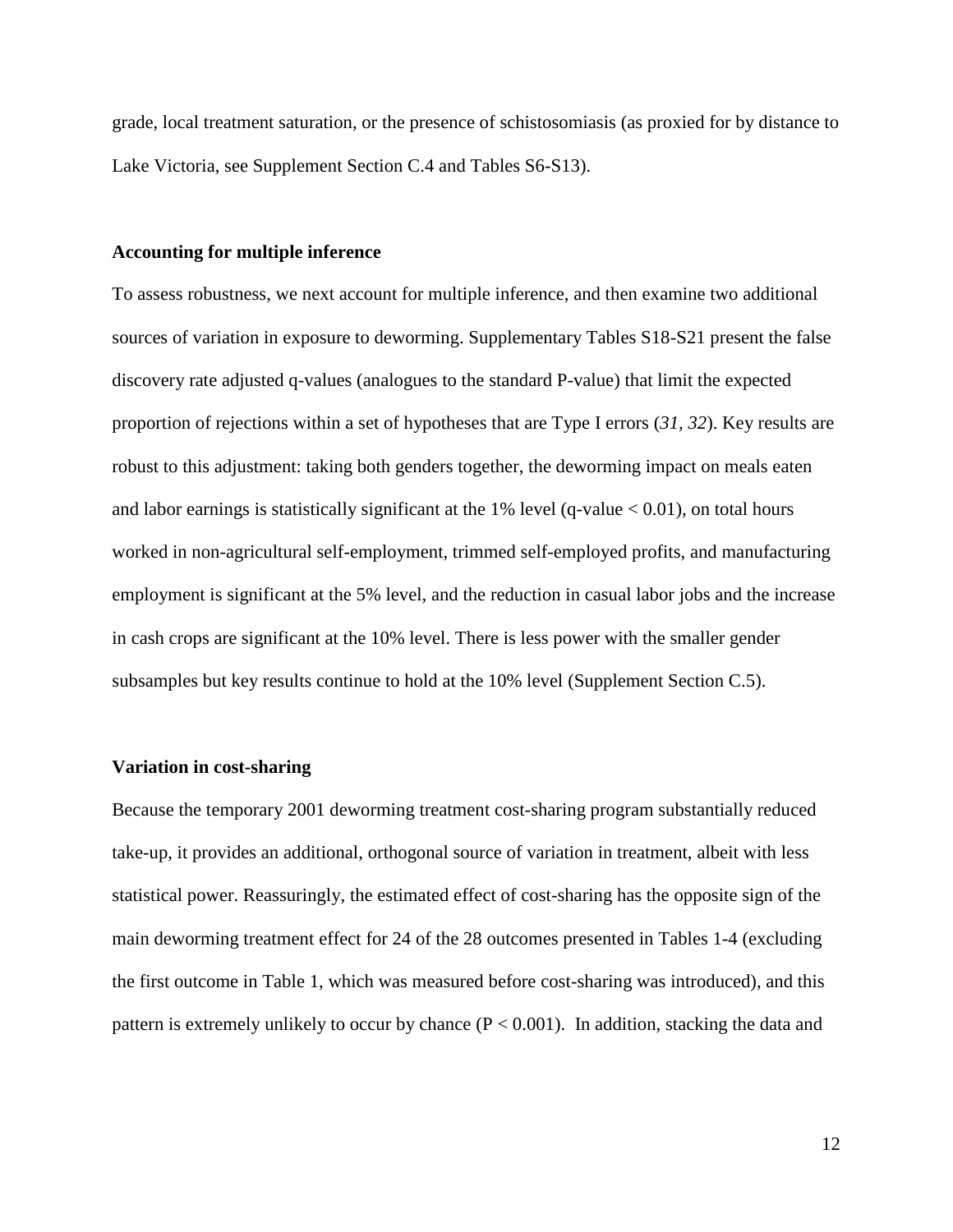using seemingly unrelated regression (SUR) estimation across outcomes, we reject the hypothesis that the cost-sharing coefficients are zero (P<0.001); see Supplement Section C.4.

## **Cross-school treatment externalities**

Cross-school externalities provide a third source of exogenous variation in exposure to deworming. Several of the externality effect estimates in Tables 1-4 are significant and large in magnitude, including for miscarriage, manufacturing employment, and meals eaten  $(P < 0.05)$ . Under the null hypothesis of no epidemiological externalities, there should be no correlation with the direct treatment effect. In 24 of the 29 specifications in Tables 1-4, the sign of the treatment effect and the cross-school externality effect are the same, which is extremely unlikely to occur by chance; an alternative test estimates a correlation of 0.655 between the t-statistics for the direct effect and the externality effect across outcomes (P-value < 0.002); and using SUR, we reject the hypothesis that the cross-school externality effects are zero (P<0.001); see Supplement Section B. The existence of cross-school externalities provides additional reassurance that estimated deworming impacts are not simply due to reporting effects in treatment schools.

# **Conclusion**

Previous work (*20*) found that a primary-school deworming program increased school participation. This paper shows that education and labor market outcomes improve one decade after receiving deworming. These gains could have major welfare impacts for households living near subsistence, like many in our Kenyan sample. One can estimate the financial internal rate of return (IRR) by solving for the interest rate that equates the net present value of the full cost of the deworming program to all future earnings gains. This approach neglects any future earnings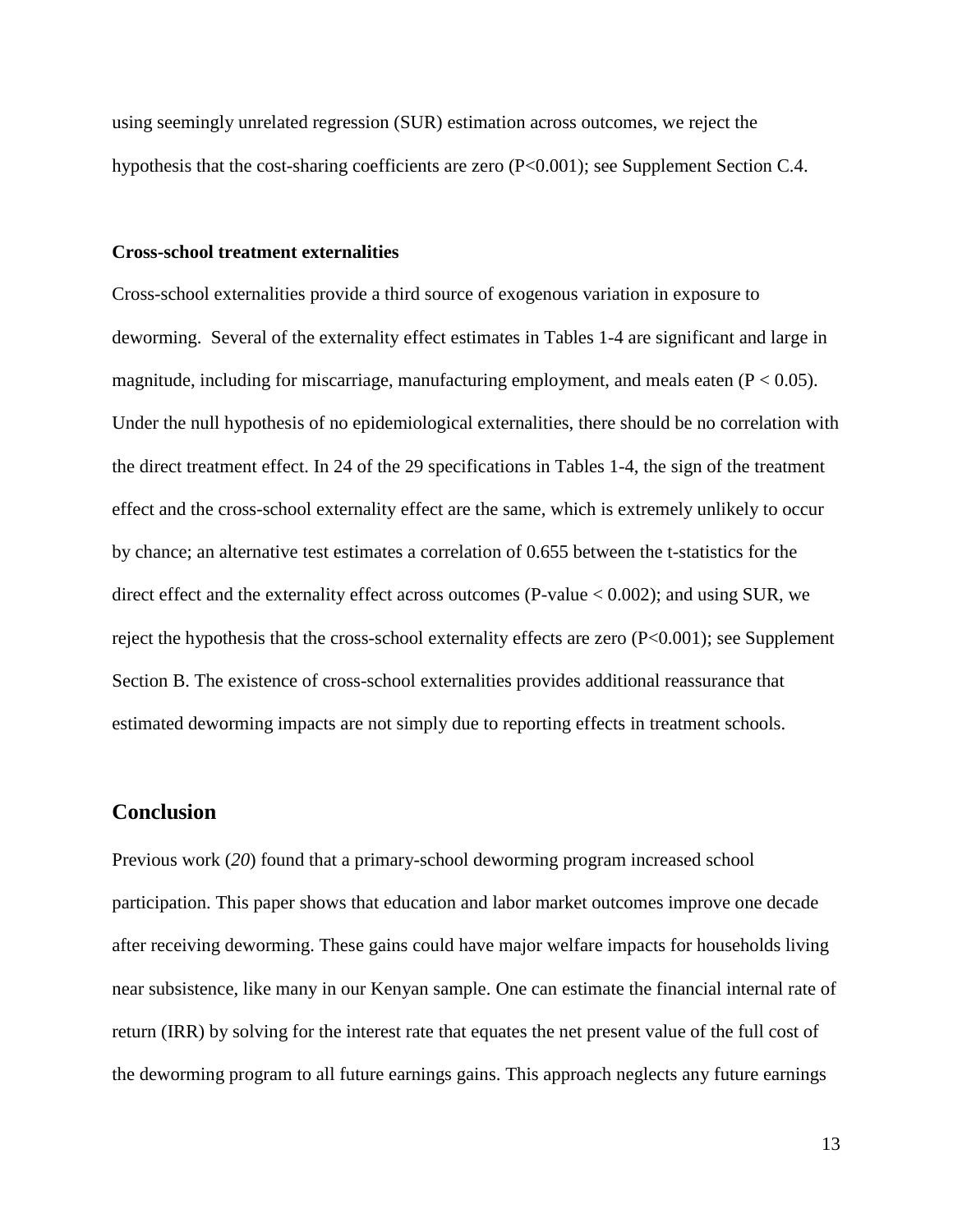gains due to women's higher levels of education in the treatment group, as well as any intrinsic value of better health and education, and is thus conservative. As discussed in Supplement Section C, the estimated annualized IRR is extremely high at 32.2%. Including the estimated gains due to cross-school externalities raises this to 51.6%.

The high rate of return to deworming in the Kenyan context is consistent with findings in the  $20<sup>th</sup>$  century U.S. South (2, 21). Of course, there is uncertainty around these estimates and returns could differ in other environments, but even given some uncertainty, or substantial weight on priors that the returns to deworming are smaller, the expected financial rate of return would likely exceed conventional hurdles for public health investment. In other work, we are exploring a welfare analysis that estimates the fiscal externalities created by increased labor supply. The present study lacks data on the full household response, and we hope to examine impacts on children and spouses in future research. Future survey rounds will also allow us to assess labor outcomes at a later point when nearly the entire sample is out of school.

Many studies argue that early childhood health gains *in utero* or before age three have the largest impacts (*33*) and some have argued that interventions outside a narrow window of child development will not have major effects. Our evidence suggests that health interventions among school-aged children, which are too late in life to affect cognition or height, can have long-run impacts on labor outcomes by affecting the amount of time people spend in school or work.

While there is a literature on differences in work hours across wealthy countries (*34*), the determinants of labor hours in developing countries have been less studied. Work hours are quite low in some low income settings (*35*), including among the control group in our data. The findings here suggest that poor child health may be one factor behind this low adult labor supply.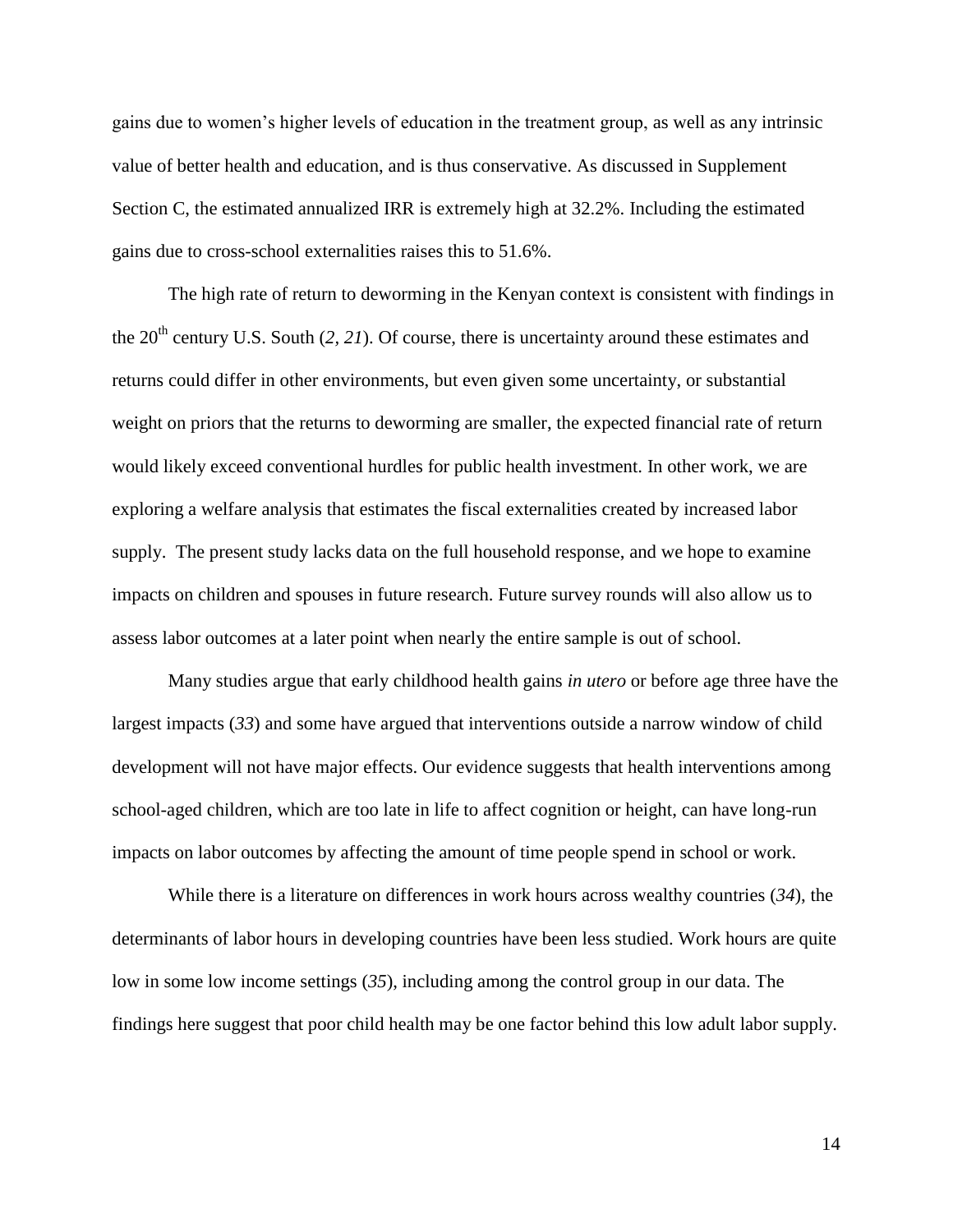|                                                           | Coefficient estimate (s.e.) on<br>deworming treatment indicator |             | Coeff. est. (s.e.)<br>externality term | Control group mean (s.d.);<br><b>Number of Observations</b> |                  |                  |                  |
|-----------------------------------------------------------|-----------------------------------------------------------------|-------------|----------------------------------------|-------------------------------------------------------------|------------------|------------------|------------------|
|                                                           | All                                                             | Male        | Female                                 | All                                                         | All              | Male             | Female           |
| Moderate-heavy worm infections in 2001                    | $-0.166$ ***                                                    | $-0.191***$ | $-0.144$ ***                           | $-0.074$                                                    | 0.327            | 0.319            | 0.337            |
|                                                           | (0.026)                                                         | (0.028)     | (0.032)                                | (0.223)                                                     | (0.469)<br>2,297 | (0.466)<br>1,216 | (0.473)<br>1,081 |
| Self-reported health "very good" indicator at KLPS-2      | $0.040***$                                                      | 0.023       | $0.051***$                             | 0.128                                                       | 0.673            | 0.713            | 0.629            |
|                                                           | (0.018)                                                         | (0.025)     | (0.025)                                | (0.115)                                                     | (0.469)<br>5,070 | (0.452)<br>2,585 | (0.483)<br>2,485 |
| Height at KLPS-2                                          | $-0.109$                                                        | 0.072       | $-0.301$                               | $-1.891$                                                    | 167.3            | 171.7            | 162.3            |
|                                                           | (0.271)                                                         | (0.382)     | (0.387)                                | (1.667)                                                     | (8.0)<br>5,072   | (6.5)<br>2,585   | (6.5)<br>2,487   |
| Body mass index (BMI) at KLPS-2                           | 0.022                                                           | $-0.012$    | 0.058                                  | 0.317                                                       | 27.22            | 26.50            | 28.03            |
|                                                           | (0.045)                                                         | (0.060)     | (0.066)                                | (0.269)                                                     | (1.31)           | (1.02)           | (1.11)           |
|                                                           |                                                                 |             |                                        |                                                             | 5,072            | 2,585            | 2,497            |
| Miscarriage indicator (obs. at pregnancy level) at KLPS-2 | $-0.015$ <sup>*</sup>                                           | 0.000       | $-0.028$ **                            | $-0.078***$                                                 | 0.030            | 0.015            | 0.039            |
| (for females – themselves; for males – their partners)    | (0.008)                                                         | (0.004)     | (0.013)                                | (0.037)                                                     | (0.171)          | (0.123)          | (0.194)          |
|                                                           |                                                                 |             |                                        |                                                             | 5,022            | 1,622            | 3,238            |

**Table 1:** Deworming impacts on health

Notes: The sample includes all individuals surveyed in KLPS-2 (2007-2009), except for the moderate-heavy worm infection data, which is from the 2001 PSDP parasitological survey. Each entry is from a separate OLS regression except the miscarriage outcome, which are marginal probit specifications in which each observation is a pregnancy. All observations are weighted to maintain initial population proportions, except for the 2001 moderate-heavy worm infection results. Standard errors are clustered by school. Significant at 90% (\*), 95% (\*\*), 99% (\*\*\*) confidence. The coefficient on the deworming treatment indicator term is  $\lambda_1$  in equation 1. The cross-school externality term is the "saturation rate" – the number of treatment group (Group 1,2) pupils within 6 km divided by the total number of primary school pupils within 6 km, multiplied by the average deworming take-up rate in the sample – demeaned, and the coefficient on the externality term is  $\lambda_2$  in equation 1. All regressions except for the first include controls for baseline 1998 primary school population, geographic zone of the school, survey wave and month of interview, a female indicator variable, baseline 1998 school grade fixed effects, the average school test score on the 1996 Busia District mock exams, total primary school pupils within 6 km, and the cost-sharing school indicator. The first row includes controls for baseline 1998 primary school population, geographic zone of the school, a female indicator variable, baseline 1998 school grade fixed effects, the average school test score on the 1996 Busia District mock exams, and total primary school pupils within 6 km. Self-reported health "very good" takes on a value of one if the answer to the question "Would you describe your general health as somewhat good, very good, or not good?" is "very good", and zero otherwise.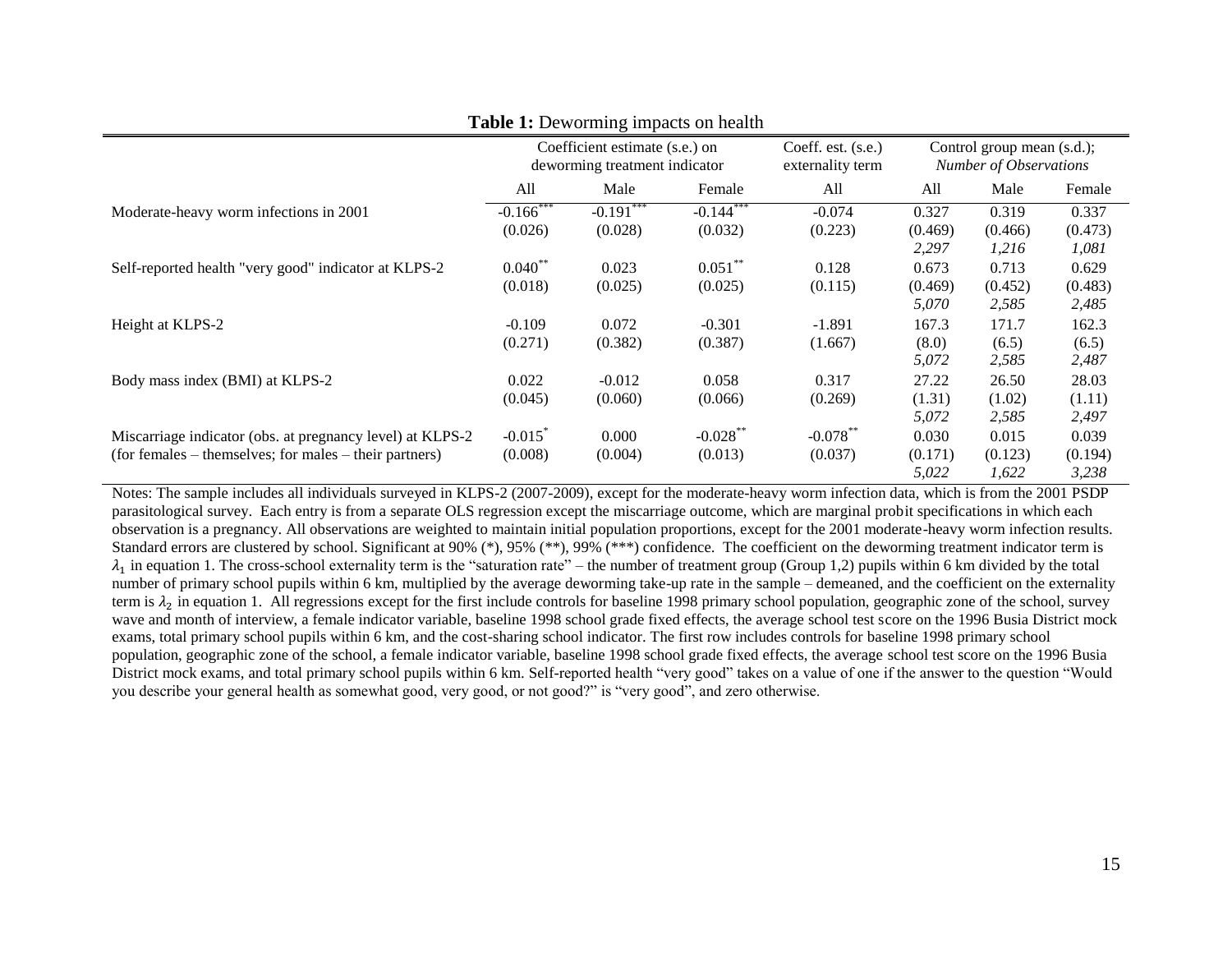|                                                                     | Coefficient estimate (s.e.) on<br>deworming treatment indicator |                       |                       | Coeff. est. (s.e.)<br>externality term | Control group mean (s.d.);<br><b>Number of Observations</b> |                           |                           |
|---------------------------------------------------------------------|-----------------------------------------------------------------|-----------------------|-----------------------|----------------------------------------|-------------------------------------------------------------|---------------------------|---------------------------|
|                                                                     | All                                                             | Male                  | Female                | All                                    | All                                                         | Male                      | Female                    |
| Total years enrolled in school, 1998-2007                           | 0.294<br>(0.145)                                                | 0.150<br>(0.166)      | 0.354<br>(0.179)      | 1.015<br>(0.839)                       | 6.69<br>(2.97)<br>5,037                                     | 7.05<br>(2.93)<br>2,567   | 6.29<br>(2.96)<br>2,470   |
| Total years enrolled in primary school, 1998-2007                   | $0.155***$<br>(0.075)                                           | $0.238***$<br>(0.102) | 0.026<br>(0.098)      | 0.784<br>(0.485)                       | 4.38<br>(2.48)<br>5,037                                     | 4.43<br>(2.42)<br>2,567   | 4.32<br>(2.55)<br>2,470   |
| Repetition of at least one grade (1998-2007) indicator              | $0.063***$<br>(0.018)                                           | $0.072***$<br>(0.025) | 0.053<br>(0.030)      | 0.099<br>(0.123)                       | 0.672<br>(0.470)<br>5,084                                   | 0.669<br>(0.471)<br>2,595 | 0.676<br>(0.468)<br>2,489 |
| Grades of schooling attained by 2007                                | 0.150<br>(0.143)                                                | $-0.030$<br>(0.148)   | 0.261<br>(0.171)      | 0.323<br>(0.842)                       | 8.72<br>(2.21)<br>5,084                                     | 9.06<br>(2.28)<br>2,595   | 8.34<br>(2.07)<br>2,489   |
| Attended secondary school indicator                                 | 0.030<br>(0.035)                                                | $-0.035$<br>(0.038)   | $0.090**$<br>(0.038)  | $-0.032$<br>(0.217)                    | 0.421<br>(0.494)<br>5,084                                   | 0.504<br>(0.500)<br>2,595 | 0.329<br>(0.470)<br>2,489 |
| Passed secondary school entrance exam during 1998-2007<br>indicator | 0.050<br>(0.031)                                                | 0.004<br>(0.030)      | $0.096***$<br>(0.040) | 0.220<br>(0.161)                       | 0.505<br>(0.500)<br>4,974                                   | 0.590<br>(0.492)<br>2,541 | 0.409<br>(0.492)<br>2,433 |
| Out-of-school (at 2007-09 survey) indicator                         | $-0.006$<br>(0.022)                                             | 0.022<br>(0.030)      | $-0.029$<br>(0.026)   | 0.185<br>(0.142)                       | 0.75<br>(0.43)<br>5,058                                     | 0.70<br>(0.46)<br>2,582   | 0.80<br>(0.40)<br>2,476   |

# **Table 2:** Deworming impacts on education

Notes: For details on the regressions, see the notes for Table 1. Each entry is from a separate OLS regression.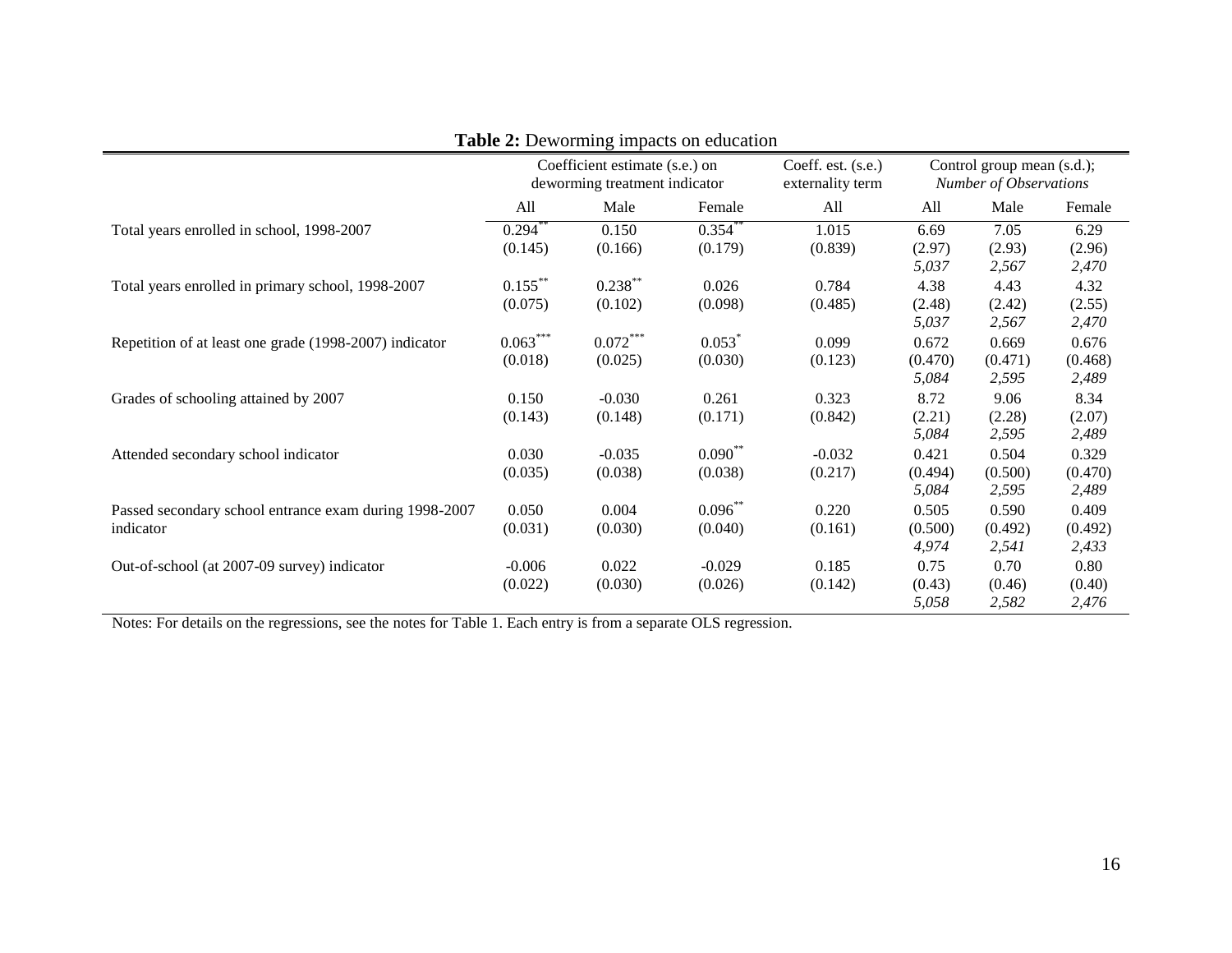|                                                                | Coefficient estimate (s.e.) on deworming<br>treatment indicator |            | Coeff. est. (s.e.)<br>externality term | Control group mean (s.d.);<br>Number of Observations |                 |                 |                 |
|----------------------------------------------------------------|-----------------------------------------------------------------|------------|----------------------------------------|------------------------------------------------------|-----------------|-----------------|-----------------|
| <b>Panel A: Hours worked</b>                                   | All                                                             | Male       | Female                                 | All                                                  | All             | Male            | Female          |
| Hours worked in all sectors in last week, full sample          | 1.58                                                            | $3.49*$    | 0.32                                   | 10.20                                                | 18.4            | 20.3            | 16.3            |
|                                                                | (1.04)                                                          | (1.42)     | (1.36)                                 | (7.80)                                               | (23.1)          | (24.6)          | (21.1)          |
|                                                                |                                                                 |            |                                        |                                                      | 5,084           | 2,595           | 2,489           |
| Hours worked in all sectors in last week, out-of-school sample | $2.93***$                                                       | $4.55***$  | 2.14                                   | 14.61                                                | 22.0            | 25.9            | 18.3            |
|                                                                | (1.29)                                                          | (1.95)     | (1.49)                                 | (9.16)                                               | (24.8)          | (26.5)          | (22.4)          |
|                                                                |                                                                 |            |                                        |                                                      | 3,873           | 1,869           | 2,004           |
| <b>Panel B: Sectoral time allocation</b>                       |                                                                 |            |                                        |                                                      |                 |                 |                 |
| Hours worked in non-agricultural self-employment in last week, | $1.51***$                                                       | $1.35^*$   | $1.86***$                              | $6.00*$                                              | 3.3             | 3.8             | 2.7             |
| full sample                                                    | (0.55)                                                          | (0.73)     | (0.81)                                 | (3.23)                                               | (12.8)          | (13.7)          | (11.7)          |
|                                                                |                                                                 |            |                                        |                                                      | 5,084           | 2,595           | 2,489           |
| Hours worked in agriculture in last week, full sample          | $-0.07$                                                         | $1.03*$    | $-1.27***$                             | $-0.55$                                              | 8.3             | 7.8             | 8.8             |
|                                                                | (0.42)                                                          | (0.55)     | (0.56)                                 | (3.41)                                               | (11.4)          | (11.6)          | (11.2)          |
|                                                                |                                                                 |            |                                        |                                                      | 5,084           | 2,595           | 2,489           |
| Hours worked in wage earning in last week, full sample         | 0.14                                                            | 1.11       | $-0.27$                                | 4.74                                                 | 6.9             | 8.8             | 4.8             |
|                                                                | (0.84)                                                          | (1.32)     | (1.08)                                 | (5.07)                                               | (18.5)<br>5,084 | (20.0)<br>2,595 | (16.5)<br>2,489 |
| Panel C: Occupational choice (full sample)                     |                                                                 |            |                                        |                                                      |                 |                 |                 |
| Manufacturing job indicator                                    | $0.0110***$                                                     | $0.0192**$ | 0.0050                                 | $0.0531***$                                          | 0.0049          | 0.0068          | 0.0027          |
|                                                                | (0.0040)                                                        | (0.0077)   | (0.0035)                               | (0.0250)                                             | (0.0698)        | (0.0824)        | (0.0522)        |
|                                                                |                                                                 |            |                                        |                                                      | 5,084           | 2,595           | 2,489           |
| Construction/casual labor job indicator                        | $-0.0053***$                                                    | $-0.0031$  | $-0.0073$                              | $-0.0196$                                            | 0.0048          | 0.0040          | 0.0057          |
|                                                                | (0.0026)                                                        | (0.0030)   | (0.0045)                               | (0.0154)                                             | (0.0691)        | (0.0628)        | (0.0756)        |
|                                                                |                                                                 |            |                                        |                                                      | 5,084           | 2,595           | 2,489           |
| Domestic service job indicator                                 | $-0.0050$                                                       | 0.0016     | $-0.0134$                              | $-0.0097$                                            | 0.0192          | 0.0067          | 0.0331          |
|                                                                | (0.0061)                                                        | (0.0038)   | (0.0129)                               | (0.0322)                                             | (0.1372)        | (0.0813)        | (0.1791)        |
|                                                                |                                                                 |            |                                        |                                                      | 5,084           | 2,595           | 2,489           |
| Grows cash crop indicator                                      | $0.0104***$                                                     | 0.0032     | $0.0187***$                            | $-0.0171$                                            | 0.0045          | 0.0048          | 0.0042          |
|                                                                | (0.0051)                                                        | (0.0044)   | (0.0090)                               | (0.0228)                                             | (0.0671)        | (0.0692)        | (0.0648)        |
|                                                                |                                                                 |            |                                        |                                                      | 5,018           | 2,565           | 2,453           |

Table 3: Deworming impacts on labor hours and occupational choice

Notes: For details on the regressions, see the notes for Table 1. Each entry is from a separate OLS regression. Agricultural work in Panel A includes both farming and pastoral activities.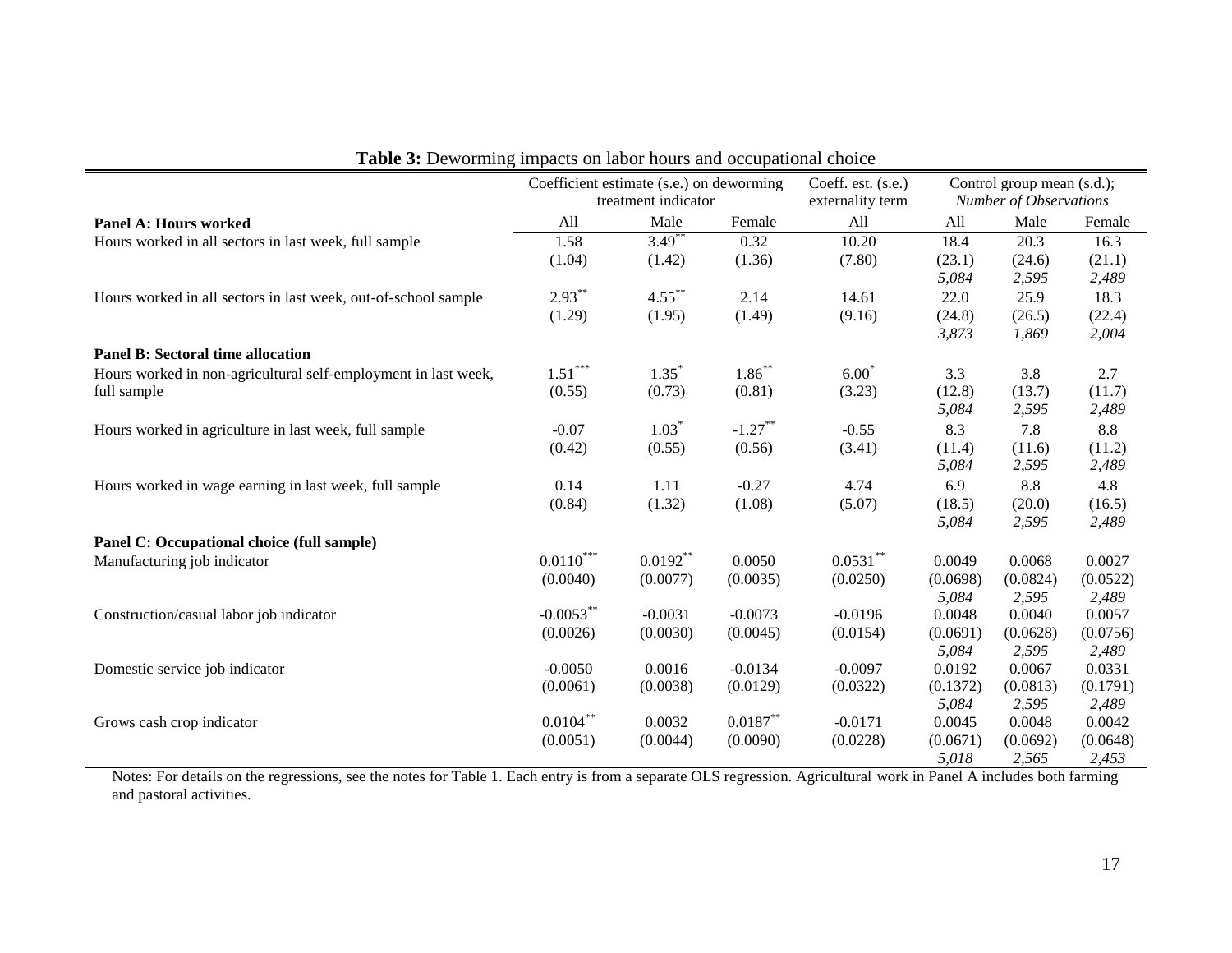|                                                                   | Coefficient estimate (s.e.) on deworming |                        | Coeff. est. (s.e.) | Control group mean (s.d.);    |                |                |                |
|-------------------------------------------------------------------|------------------------------------------|------------------------|--------------------|-------------------------------|----------------|----------------|----------------|
|                                                                   | treatment indicator                      |                        | externality term   | <b>Number of Observations</b> |                |                |                |
| <b>Panel A: Consumption</b>                                       | All                                      | Male                   | Female             | All                           | All            | Male           | Female         |
| Number of meals eaten yesterday, full sample                      | $0.095***$                               | $0.125***$             | 0.051              | $0.415***$                    | 2.16           | 2.10           | 2.23           |
|                                                                   | (0.029)                                  | (0.041)                | (0.043)            | (0.124)                       | (0.64)         | (0.65)         | (0.62)         |
|                                                                   |                                          |                        |                    |                               | 5,083          | 2,595          | 2,488          |
| Number of meals eaten yesterday, out-of-school sample             | $0.102***$                               | $0.158^{\ast\ast\ast}$ | 0.037              | $0.542***$                    | 2.16           | 2.08           | 2.25           |
|                                                                   | (0.029)                                  | (0.046)                | (0.044)            | (0.168)                       | (0.64)         | (0.66)         | (0.62)         |
|                                                                   |                                          |                        |                    |                               | 3,872          | 1,869          | 2,003          |
| Panel B: Wage earnings (among wage earners)                       |                                          |                        |                    |                               |                |                |                |
| Ln(Total labor earnings), past month                              | $0.269***$                               | $0.244***$             | 0.165              | 1.141                         | 7.79           | 7.92           | 7.46           |
|                                                                   | (0.085)                                  | (0.109)                | (0.175)            | (0.869)                       | (0.88)         | (0.87)         | (0.81)         |
|                                                                   |                                          |                        |                    |                               | 710            | 542            | 168            |
| Ln(Wage = Total labor earnings / hours), past month, if $\geq 10$ | $0.197*$                                 | 0.181                  | 0.225              | 0.378                         | 2.68           | 2.88           | 2.21           |
| hours per week of work                                            | (0.102)                                  | (0.128)                | (0.194)            | (0.898)                       | (0.91)         | (0.89)         | (0.81)         |
|                                                                   |                                          |                        |                    |                               | 601            | 448            | 153            |
| Ln(Total labor earnings), most recent month worked since 2007     | $0.225***$                               | $0.221$ **             | $0.178*$           | 0.941                         | 7.83           | 7.97           | 7.54           |
|                                                                   | (0.070)                                  | (0.097)                | (0.104)            | (0.597)                       | (0.91)         | (0.89)         | (0.89)         |
|                                                                   |                                          |                        |                    |                               | 1,175          | 819            | 356            |
| Panel C: Non-agricultural self-employment outcomes                |                                          |                        |                    |                               |                |                |                |
| (among non-agricultural self-employed)                            |                                          |                        |                    |                               |                |                |                |
| Total self-employed profits (self-reported) past month            | 384                                      | 111                    | 250                | $-77$                         | 1,766          | 2,135          | 1,265          |
|                                                                   | (308)                                    | (465)                  | (265)              | (1,646)                       | (2,619)        | (3,235)        | (1,261)        |
|                                                                   |                                          |                        |                    |                               | 585            | 313            | 272            |
| Total self-employed profits past month, top 5% trimmed            | $341*$                                   | 259                    | 80                 | 440                           | 1,221          | 1,184          | 1,265          |
|                                                                   | (177)                                    | (309)                  | (219)              | (1.256)                       | (1,151)        | (1,056)        | (1,261)        |
|                                                                   |                                          |                        |                    |                               | 553            | 284            | 269            |
| Total employees hired (excluding self)                            | 0.416                                    | 0.245                  | 0.603              | $-0.886$                      | 0.188          | 0.253          | 0.097          |
|                                                                   | (0.361)                                  | (0.403)                | (1.275)            | (2.547)                       | (0.624)<br>633 | (0.614)<br>343 | (0.630)<br>290 |
|                                                                   |                                          |                        |                    |                               |                |                |                |

| <b>Table 4:</b> Deworming impacts on living standards and labor earnings |  |  |
|--------------------------------------------------------------------------|--|--|
|                                                                          |  |  |

Notes: For details on the regressions, see the notes for Table 1. Each entry is from a separate OLS regression, except for "total employees hired" in Panel C, which utilizes a negative binomial regression. Real earnings measures account for the higher prices found in the urban areas of Nairobi and Mombasa. We collected price surveys in both rural western Kenya and in urban Nairobi during KLPS-2, and base the urban price deflator on these data; results are unchanged without this price adjustment. The wage, earnings and profits results in panels B and C are among those who reported wage employment or non-agricultural selfemployment, respectively. When computing wages, we exclude those with fewer than 10 hours per week to address division bias from noise in estimation of number of hours worked. "Total employees hired" is among those who are self-employed.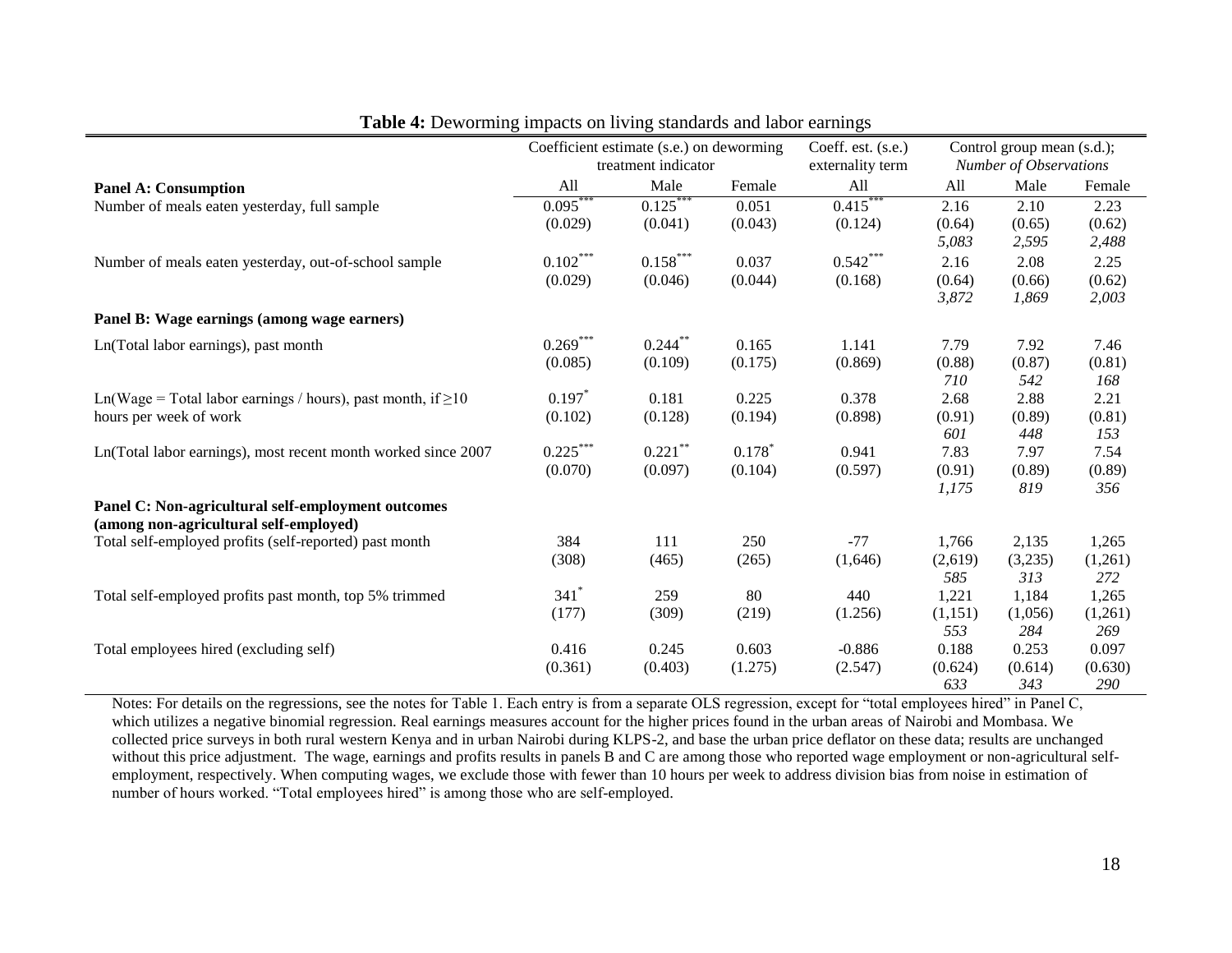**Figure 1:** Hours worked in self-employment (if working 10 to 80 hours in sector) and earnings, treatment versus control Panel A: Hours worked in self-employment in last week, males; Panel B: Hours worked in self-employment in last week, females; Panel C: Log earnings in wage employment in past month, males; Panel D: Log earnings in wage employment in past month, females.

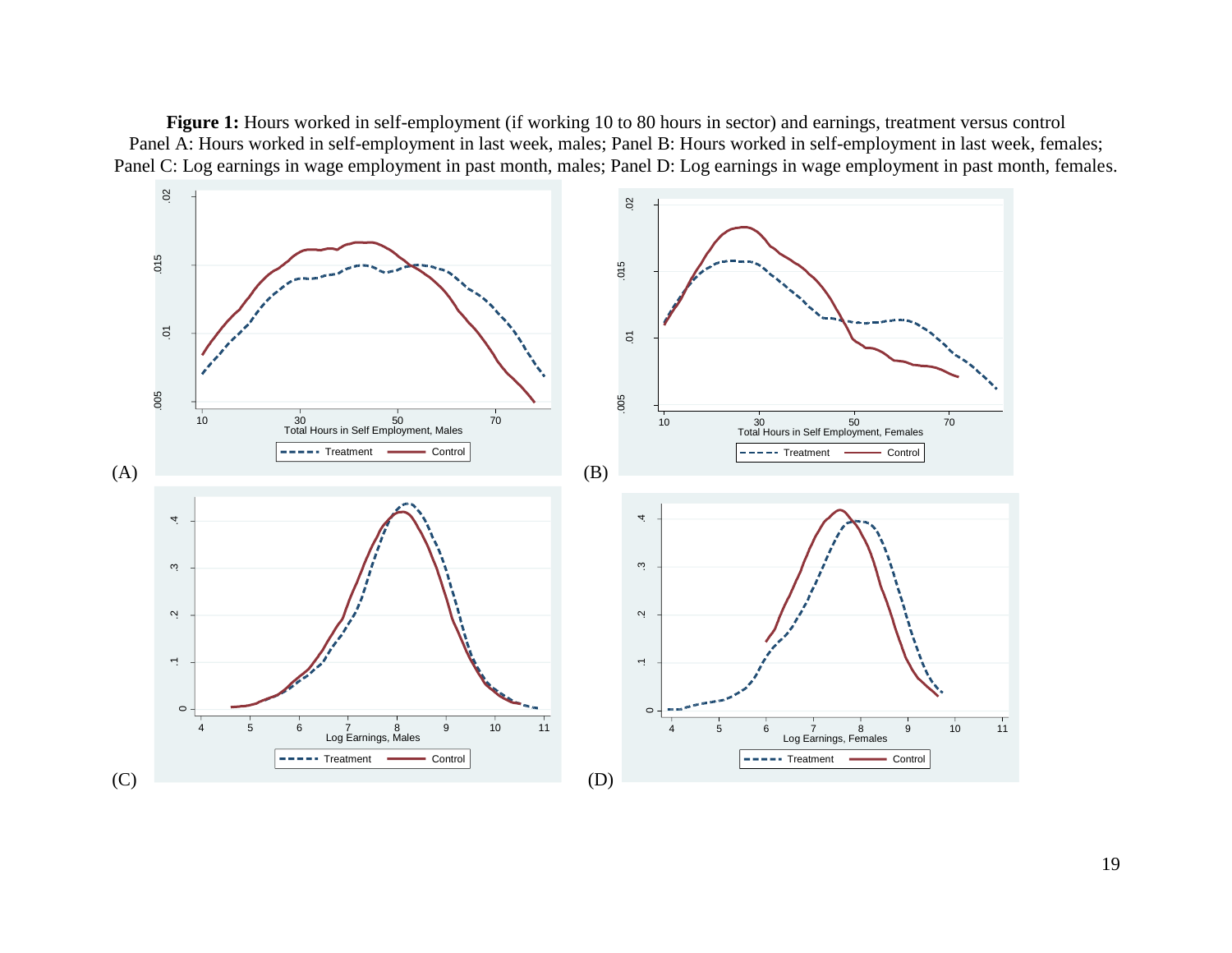# **References.**

- 1. M. Grossman, On the Concept of Health Capital and the Demand for Health. *Journal of Political Economy* **80**, 223-255 (1972).
- 2. H. Bleakley, Health, Human Capital, and Development. *Annual Review of Economics* **2**, 283-310 (2010).
- 3. M. M. Pitt, M. R. Rosenzweig, N. Hassan, Human Capital Investment and the Gender Division of Labor in a Brawn-Based Economy. *American Economic Review* **102**, 3531– 3560 (2012).
- 4. World Health Organization, "Soil-transmitted helminth infections," *WHO Fact sheet N°366* (2014).
- 5. N. R. d. Silva *et al.*, Soil-transmitted helminth infections: updating the global picture. *Trends in Parasitology*, 547-551 (2003).
- 6. L. S. Stephenson, M. C. Latham, E. J. Adams, S. N. Kinoti, A. Pertet, Physical fitness, growth and appetite of Kenyan school boys with hookworm, Trichuris trichiura and Ascaris lumbricoides infections are improved four months after a single dose of albendazole. *The Journal of nutrition* **123**, 1036-1046 (1993).
- 7. H. L. Guyatt, S. Brooker, C. M. Kihamia, A. Hall, D. A. Bundy, Evaluation of efficacy of school-based anthelmintic treatments against anaemia in children in the United Republic of Tanzania. *Bulletin of the World Health Organization* **79**, 695-703 (2001).
- 8. R. J. Stoltzfus *et al.*, Epidemiology of iron deficiency anemia in Zanzibari schoolchildren: the importance of hookworms. *American Journal of Clinical Nutrition* **65**, 153-159 (1997).
- 9. P. Kirwan *et al.*, Impact of repeated four-monthly anthelmintic treatment on Plasmodium infection in preschool children: a double-blind placebo-controlled randomized trial. *BMC Infectious Diseases* **10**, (2010).
- 10. E. F. Kjetland *et al.*, Association between genital schistosomiasis and HIV in rural Zimbabwean women. *AIDS* **20**, 593-600 (2006).
- 11. E. M. Crimmins, C. E. Finch, Infection, inflammation, height, and longevity. *Proceedings of the National Academy of Sciences* **103**, 498-503 (2005).
- 12. P. J. Hotez, Empowering Women and Improving Female Reproductive Health through Control of Neglected Tropical Diseases. *PLoS Neglected Tropical Diseases* **3**, e559 (2009).
- 13. R. Larocque *et al.*, A double-blind randomized controlled trial of antenatal mebendazole to reduce low birthweight in a hookworm-endemic area of Peru. *Tropical Medical International Health* **11**, 1485-1495 (2006).
- 14. World Health Organization, "Model Describing Information. Drugs used in Parasitic Diseases," (WHO, Geneva, 1992).
- 15. A. Hall, S. Horton, "Best Practice Paper: New Advice from CCo8: Deworming," (Copenhagen Consensus Center, Copenhagen, 2008).
- 16. Disease Control Priorities Project, "Deworming Children Brings Huge Health and Development Gains in Low-Income Countries " (2008).
- 17. Givewell, "Combination deworming (mass drug administration targeting both schistosomiasis and soil-transmitted helminths)," (2013).
- 18. Jameel Poverty Action Lab, "Deworming: A Best Buy for Development.," (Abdul Latif Jameel Poverty Action Lab, Cambridge, MA, 2012).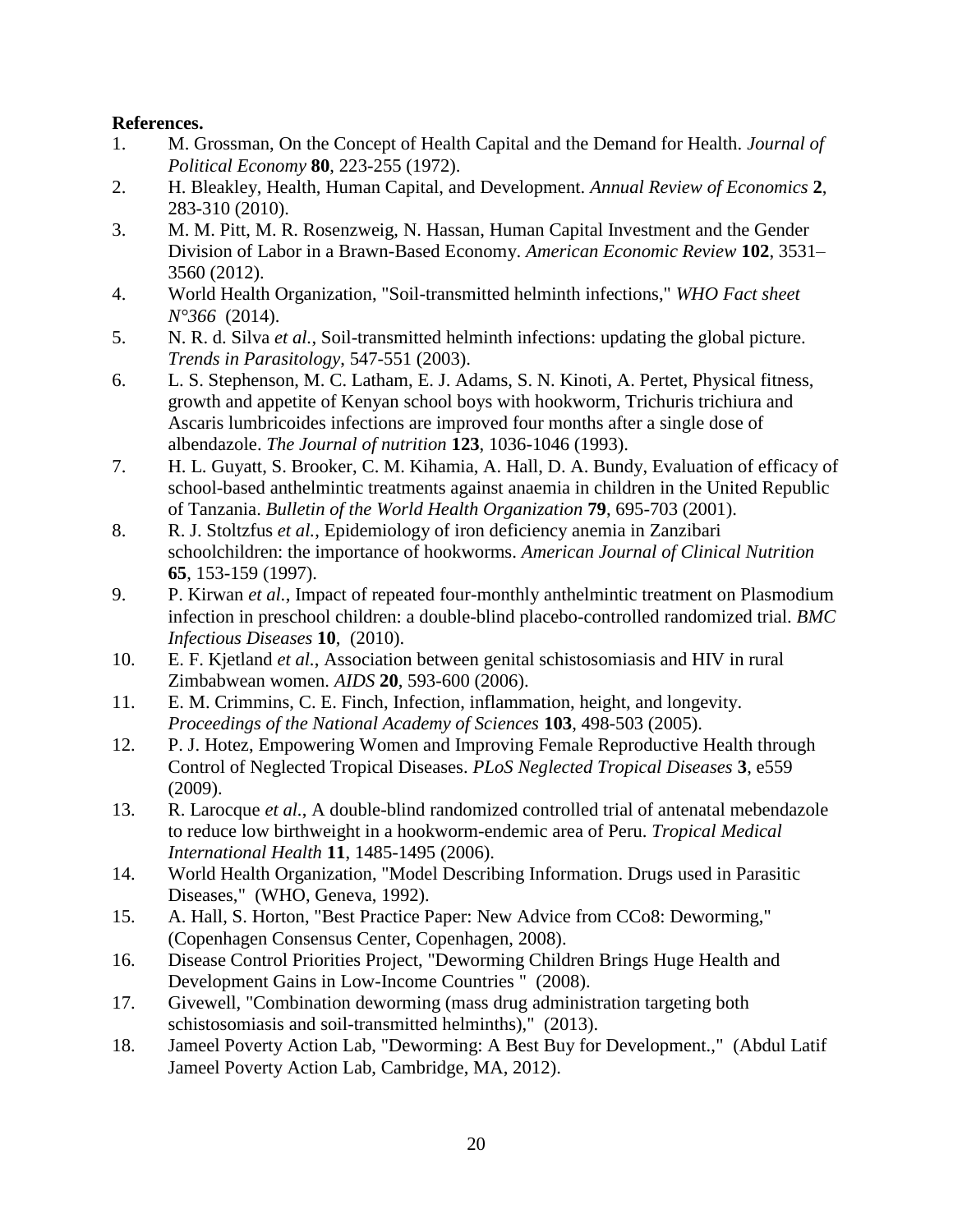- 19. D. C. Taylor-Robinson, N. Maayan, K. Soares-Weiser, P. Garner, Deworming drugs for treating soil-transmitted intestinal worms in children: effects on nutrition and school performance. *Cochrane Database of Systematic Reviews*, (2012).
- 20. E. Miguel, M. Kremer, Worms: Identifying Impacts on Education and Health in the Presence of Treatment Externalities. *Econometrica* **72**, 159-217 (2004).
- 21. H. Bleakley, Disease and Development: Evidence from Hookworm Eradication in the American South. *Quarterly Journal of Economics* **122**, 73-117 (2007).
- 22. E. Miguel, M. Kremer, Worms: Identifying Impacts on Education and Health in the Presence of Treatment Externalities, Guide to Replication of Miguel and Kremer (2004). *Center for Effective Global Action Working Paper Series #39*, (2014).
- 23. O. Ozier, Exploiting Externalities to Estimate the Long-term Benefits of Early Childhood Deworming *World Bank Working Paper Series #7052*, (2014).
- 24. E. Miguel, M. Kremer, J. Hamory Hicks, C. Nekesa, Worms: Identifying Impacts on Education and Health in the Presence of Treatment Externalities, Data User's Guide. *Center for Effective Global Action Working Paper Series #40*, (2014).
- 25. S. Brooker, M. Rowlands, L. Haller, L. Savioli, D. A. Bundy, Towards an Atlas of Helminth Infection in Sub-Saharan Africa: The Use of Geographical Information Systems (GIS). *Parasitology Today* **16**, 303-307 (2000).
- 26. R. L. Pullan *et al.*, Spatial modelling of soil-transmitted helminth infections in Kenya: a disease control planning tool. *PLoS Neglected Tropical Diseases* **5**, e958 (2011).
- 27. M. Kremer, E. Miguel, The Illusion of Sustainability. *Quarterly Journal of Economics* **112**, 1007-1065 (2007).
- 28. P. J. Hotez *et al.*, *Helminth Infections: Soil-transmitted Helminth Infections and Schistosomiasis*. Disease Control Priorities in Developing Countries (World Bank, Washington, DC, ed. 2nd Edition, 2006).
- 29. J. Heckman, J. Stixrud, S. Urzua, The Effects of Cognitive and Non-cognitive Abilities on Labor Market Outcomes and Social Behavior. *Journal of Labor Economics.* **24**, 411- 482 (2006).
- 30. M. Kremer, J. Lee, J. Robinson, O. Rostapshova, Behavioral Biases and Firm Behavior: Evidence from Kenyan Retail Shops. *American Economic Review Paper and Proceedings* **103**, 362-368 (2013).
- 31. Y. Benjamini, A. Krieger, D. Yekutieli, Adaptive Linear Step-Up Procedures That Control the False Discovery Rate. *Biometrika* **93**, 491-507 (2006).
- 32. M. L. Anderson, Multiple Inference and Gender Differences in the Effects of Early Intervention: A Reevaluation of the Abecedaian, Perry Preschool, and Early Training Projects. *Journal of the American Statistical Association* **103**, 1481-1495 (2008).
- 33. D. Almond, J. Currie, Human Capital Development before Age Five. *NBER Working Paper #15827*, (2010).
- 34. E. Prescott, Why do Americans work so much more than Europeans? *Federal Reserve Bank of Minneapolis Quarterly Review* **28**, 2-13 (2004).
- 35. M. Fafchamps, Sequential Labor Decisions Under Uncertainty: an Estimable Household Model of West African Farmers. *Econometrica* **61**, 1173-1197 (1993).